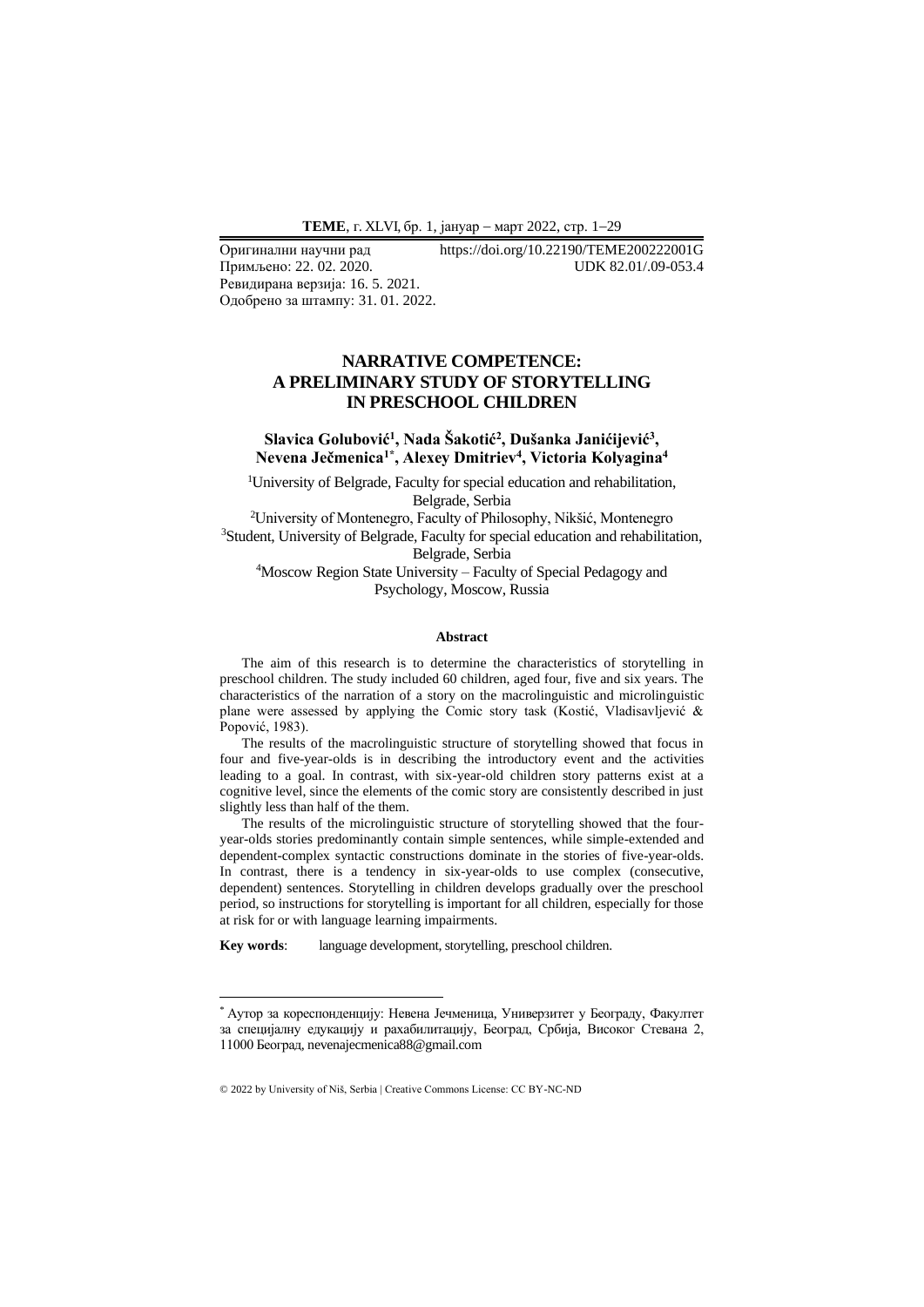# **НАРАТИВНA КОМПЕТЕНТНОСТ: ПРЕЛИМИНАРНА СТУДИЈА ПРИПОВЕДАЊА ПРИЧЕ КОД ДЕЦЕ ПРЕДШКОЛСКОГ УЗРАСТА**

#### **Апстракт**

Циљ овог истраживања је утврђивање карактеристика приповедања приче код деце предшколског узраста. Истраживањем је обухваћено 60 деце, узраста од четири, пет и шест година. Карактеристике приповедања приче код деце на макролингвистичком и микролингвистичком плану процењене су применом задатка Стрип прича (Костић, Владисављевић & Поповић, 1983).

Резултати истраживања макролингвистичке структуре приче су показали, да се код четворогодишњака и петогодишњака фокус приповедања приче налази у описивању уводног догађаја и активности којима се долази до циља. За разлику од њих, код шестогодишњака шема приче постоји на сазнајном нивоу, будући да су елементи стрип приче конзистентно описивани у нешто мање од половине деце.

Анализом резултата микролингвистичке структуре приче утврђено је да приче четворогодишњака предоминантно садрже просте реченице, док просто-проширене и зависно-сложене синтаксичке конструкције доминирају у наративном дискурсу петогодишњака. За разлику од њих, у групи шестогодишњака је присутна тенденција коришћења сложених (напоредних, зависних) реченица. Приповедање приче код деце постепено се развија током предшколског периода, а савети о подстицају развоја ове способности су важни за сву децу, посебно за децу са присуством ризико фактора на рођењу или децу са дефицитима у развоју говора и језика.

**Кључне речи**: језички развој, приповедање приче, деца предшколског узраста.

#### *INTRODUCTION*

A key task of early childhood education is to develop oral discourse. Lawrence and Snow (2011) define oral discourse as extended oral production, centred around a topic, activity or goal. Oral discourse involves the comprehension, production, and recall of extended units of speech. Stories and oral discourse are two major genres of narration. Stories involve characters that engage in goal-directed actions to resolve problems or complications. Storytelling facilitates children's ability to engage in patterns of discourse, such as learning how to verbally display their knowledge. Proficient vocabulary, inferencing and discourse skills are foundational for academic success and are particularly related to later skilled reading comprehension (Roth, 2009).

Young children are surrounded by stories every day (Genishi, & Dyson, 2009). Stories, whether told through children's picture books, songs, images, film, television or other popular media are among the most ancient and valuable forms of education for shaping children's perceptions of reality (Marshall, 2016). Common and classic story pattern form includes: introduction of setting and characters, introduction of problem or dilemma, rising action and plot development, insightful answer or solution, climactic scene and a quick, satisfying conclusion (Machado, 2013).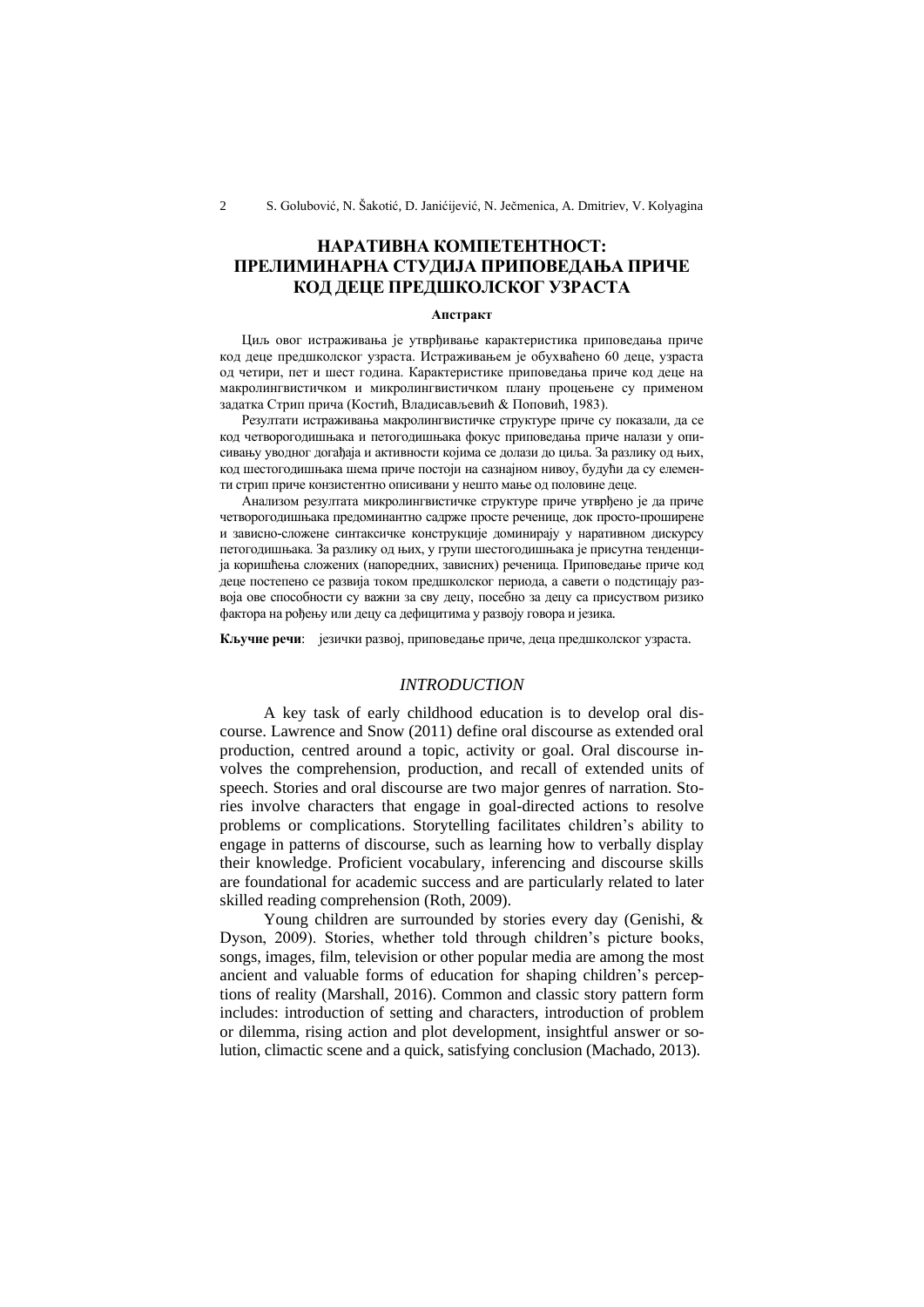According to Halliday and Hasan (1976), narration of a story requires macro-organization of discourse units involving the ability to sequence events, understand cause–event relationships and structures, and create a unified text. Specifically, this type of narratives requires the production of multiple linguistic propositions. They are expected to contain an introduction and an organized sequence of events that lead to a logical conclusion, and they require the narrator to carry on a monologue during which the listener assumes a relatively passive role. Thus, it is the narrator's responsibility to present information in an organized, complete, and coherent manner without the expectation of substantial informational or extra-linguistic support from the listener (Halliday & Hasan, 1976; Roth & Spekman, 1986).

The research of narration of a story is motivated by both conceptual and practical considerations. Conceptually, the narrative is considered a primary mode of human thought that is learned and used by children to organize and make sense of the world (Bruner, 1985). It is also a universal linguistic vehicle for constructing and transmitting meaning, and for acquiring knowledge. Further, narratives reflect the integration of an individual's linguistic knowledge, world knowledge, and sociocultural background, and provide a mechanism for language socialization, the means by which children become members of their linguistic and cultural communities (Hardy, 1978; Sutton-Smith, 1986).

Storytelling is a cornerstone of society, sharing experiences and values. Children can pass on the stories that have been given to them, they can share their own perspectives, and they can create their own stories from their imaginations. This narrative process helps children become part of the greater society at the same time that it builds their own literacy competency. Storytelling also engages the child emotionally, and allows them to construct meaning on a personal level (Engel, 1999; Farmer, 2004).

Storytelling is probably the first situation in which the child must sustain a monologue without the support of a conversational partner. It is a complex behavior that involves a kind of "story sense" and "story grammar." To be coherent, a child's story needs to be more than an unrelated series of events, as is often the case with beginning child storytellers (Machado, 2013).

In children's fantasy world, storytelling has a great role since it provides a tool to reflect the children's inner feelings. Storytelling that includes expressions of stories in a physical space can deeply enhance creativity and imagination (Sugimoto, 2011). Storytelling can be viewed as an activity that allows people to share their experiences, thoughts, or imagination with verbal statements.

This activity also enables children to use language without feeling any restriction or difficulty. Telling stories contributes to children's lan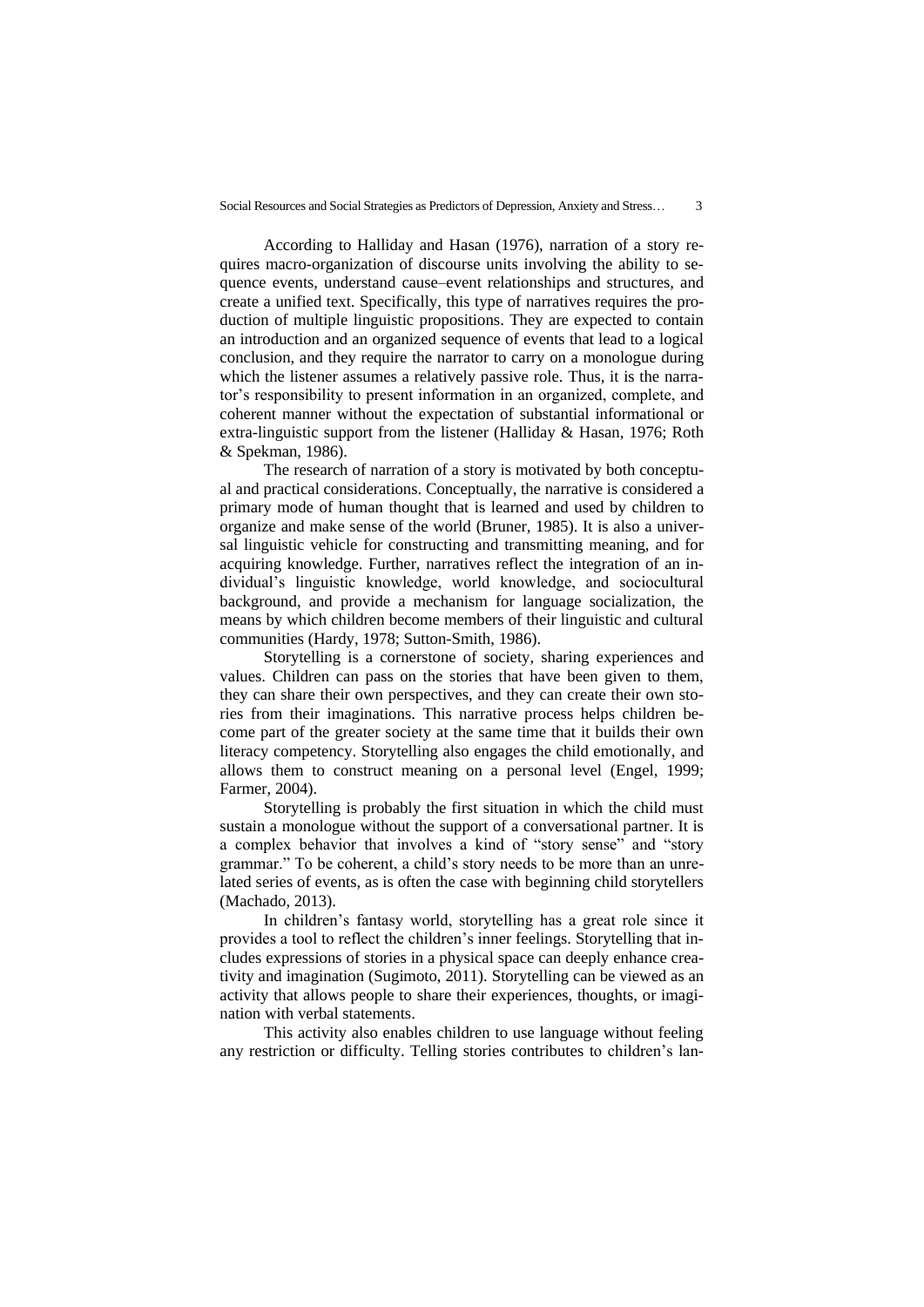guage ability by helping them choose the appropriate vocabulary and structure the stories in a coherent way (Loizou, Kyriakides, & Hadjicharalambous, 2011). Children have control in terms of using language in storytelling. Since storytelling does not require any systematic work for children, it provides them an enjoyable environment (Ryokai, Vaucelle & Cassell, 2003; Cassell & Ryokai, 2001).

While there have been many studies of language development in young children, storytelling has received little research attention. The method of narration of stories is frequently suggested in children's literature. However, a limited number of research studies have investigated storytelling and its possible influence on the language development of young children.

Ellis (1997) suggests that storytelling is the most effective way to develop listening skills. Storytelling also provides an opportunity to experience the difference between listening quietly and listening actively, by participating in the process. Many authors agree that storytelling helps teach children listen; it helps develop skills in both oral and written communication, while developing understanding of story schema, fluency and vocabulary acqusition (Kim, 1999; Strickland & Morrow, 1989; Farrel & Nesel, 1982).

Collins (1999) determined that storytelling has many uses in the education of primary children, providing a conceptual framework for thinking, which allows children to shape experiences into a whole they can understand. Stories allow children to mentally map experiences and see pictures in their heads; telling traditional stories provides children with a model of language and thought that they can imitate. Peck (1989) said that telling stories in the classroom furthers oral and written language development, as well as comprehension for reading and listening.

Tabors, Snow, and Dickinson (2001) findings showed that a measure of narration of stories in kindergarten was one of four measures to correlate significantly with reading comprehension and receptive vocabulary in children. According to Maguire's (1985) study, storytelling serves many purposes including increased vocabulary and concentration, as well as developing the young child's ability to think symbolically and metaphorically. In an observational study conducted by Palmer, Harshbarger and Koch (2001), young children made gains in story concept, comprehension, vocabulary, and many other areas, after participating in a story time program using storytelling.

Agosto (2016) investigates the literacy benefits of oral storytelling on the sample of twenty second-grade students. Results of the study showed that oral storytelling improves: 1. Visualization, which is a foundational literacy skill, helping young readers to comprehend written texts; 2. Cognitive engagement, which also improves literacy; 3. Critical thinking, which is closely tied to cognitive engagement. They both involve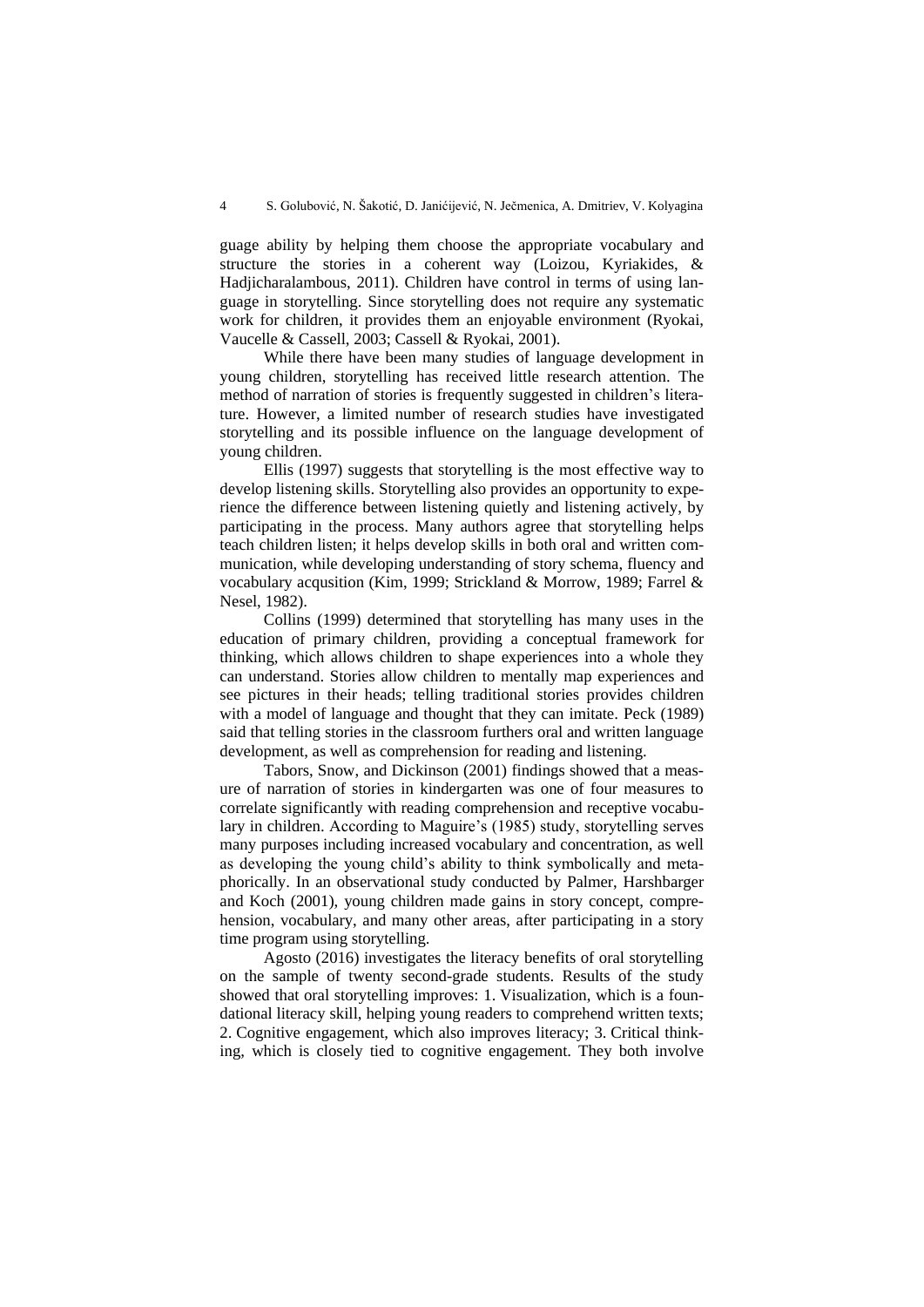deep thinking about story content and meaning. 4. Story sequencing, which is the ability to identify different events in a story and place them in chronological order.

Storytelling is a medium that a teacher can develop and use to increase a child's enjoyment of language. It can be defined as easy, spontaneous, intimate sharing of a narrative with one or many persons. The storyteller relates, pictures, imagines, builds what happens, and crafts characters, all of which is manifested through the storyteller's voice and body (Machado, 2013).

The interaction in storytelling is personal and immediate. Children learn the social aspects of language through observation and participation in this activity (Craig, Hull, Haggart & Crowder 2001). Eder (2007) describes storytelling as a powerful strategy for setting patterns of meaning. Through participation in storytelling experiences, children learn to build a sense of story by anticipating features of the genre, including how a story may begin and end (Craig, Hull, Haggart & Crowder, 2001). The development of a sense of story allows children to make better predictions, to anticipate what is next, to increase awareness of cause and effect, sequence events, and develop other skills that aid comprehension. Storytelling further assists in the development of a sense of story by incorporating the use of essential story elements. These elements include point of view, plot, style, characters, setting, and theme (Haven & Ducey, 2007). Comprehension, critical listening and thinking skills are also developed by combining storytelling with questioning, imagery, inferencing and retelling (Craig, Hull, Haggart & Crowder, 2001).

Children develop a "sense of story" naturally during their preschool years through experiences with various forms of narration (Westby, 1994). In an intermediate stage, between 3 and 4 years of age, children begin to chain events together that are sequenced temporally, but the event sequences are not anchored to or motivated by a central theme. Frequently, children at this stage describe a series of events in an additive fashion. Storytelling emerges around the age of 5. Children acquire the basic structure of stories, referred to as the "story schema," which involves knowledge that a story has a beginning, middle and end with a theme or plot that ties events together. This knowledge gives rise to fictional narratives, and children begin to understand and produce stories about made-up experiences that are not part of the immediate context (Roth, 2009) At this age, a qualitative shift occurs in children's narratives, and their stories now reflect knowledge of basic plot structure. These true/classic narratives contain a clearly demarcated beginning, middle and end, and the events are goal-oriented, or linked to a central theme or character. Moreover, causation is evident; story events are linked to events that precede or follow in true temporal relationships. While story knowledge continues to develop into more complex narrative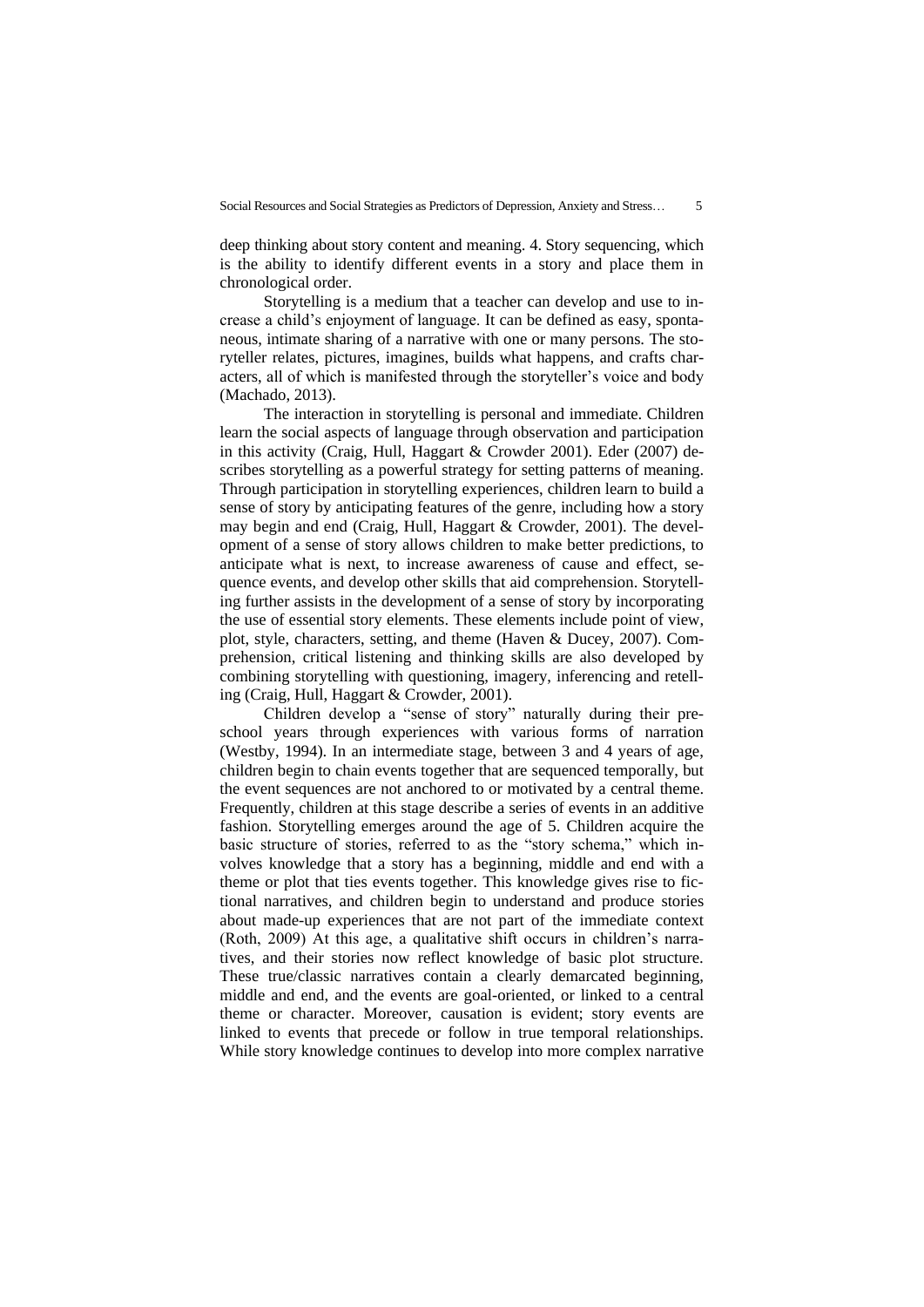forms, it is at this point that children are said to have internalized knowledge of the story form, and use this knowledge to understand, remember and construct stories.

Narration of stories in education has been the focus of increased attention over the last few decades. To understand or create stories children must understand and create plots, the roles characters may play, the way they think and what motivates them to act. Preschool children have developed awareness about elements that are necessary for formation of cohesive and coherent stories, but the complexity of this task requires integration of a lot of information and loads the working memory. The consequence of that is variability of preschool children's achievement in storytelling, as well as dependence on the structuring of stimuli that are used in the task of storytelling assessment (for example remembering realistic and fantastic events as nonstructured stimulus over retelling a familiar story and/or generating a story in pictures as the most structured stimulus). Dependence on stimulus structuring during narration of a story is also present with children of lower grades of elementary school, which has been shown by the research in which the children of typical development and children with specific language disorders make a better structure of the story when they retell it than when they have to generate it (Merritt  $\&$ Liles, 1989).

Some research indicates that preschool children are not fully competent to create stories, though this varies depending on the method of eliciting narratives. For example, Stein and Glenn (1975) argue that children's stories must first contain causal connectives linking events and then be goalbased and identifiable as such by by adults. Leondar (1977) found that 4 year-olds and 5-year-olds can create stories that are based almost exclusively on temporal connectives, but they don't need to use causal connectives. Older children's stories are more complex and include more of the structural elements, such as setting information, a problem and its resolution, or an ending. For example, only 25% of preschoolers include a problem, and even fewer, 20%, a resolution of the problem in a story (Hudson & Shapiro 1991).

Whitehurst and Lonigan (1998) pointed out that understanding and production of stories represents one of the elements whose development precedes and conditions development of reading and writing skills. Results of a longitudinal study emphasize that not all aspects of narration of stories are predictors of reading and writing skills development. The amount of relevant information given from the child's storytelling (for example during description of situational pictures), as well as their ability to estimate and describe the emotional state of characters in the story, have shown to be good predictors of developing skills of understanding read and organizing written text (Griffin, Hemphil, Camp & Wolf, 2004). Results from some of the studies have shown that assessment of storytelling with preschool children, although not a very reliable instrument in diagnosing language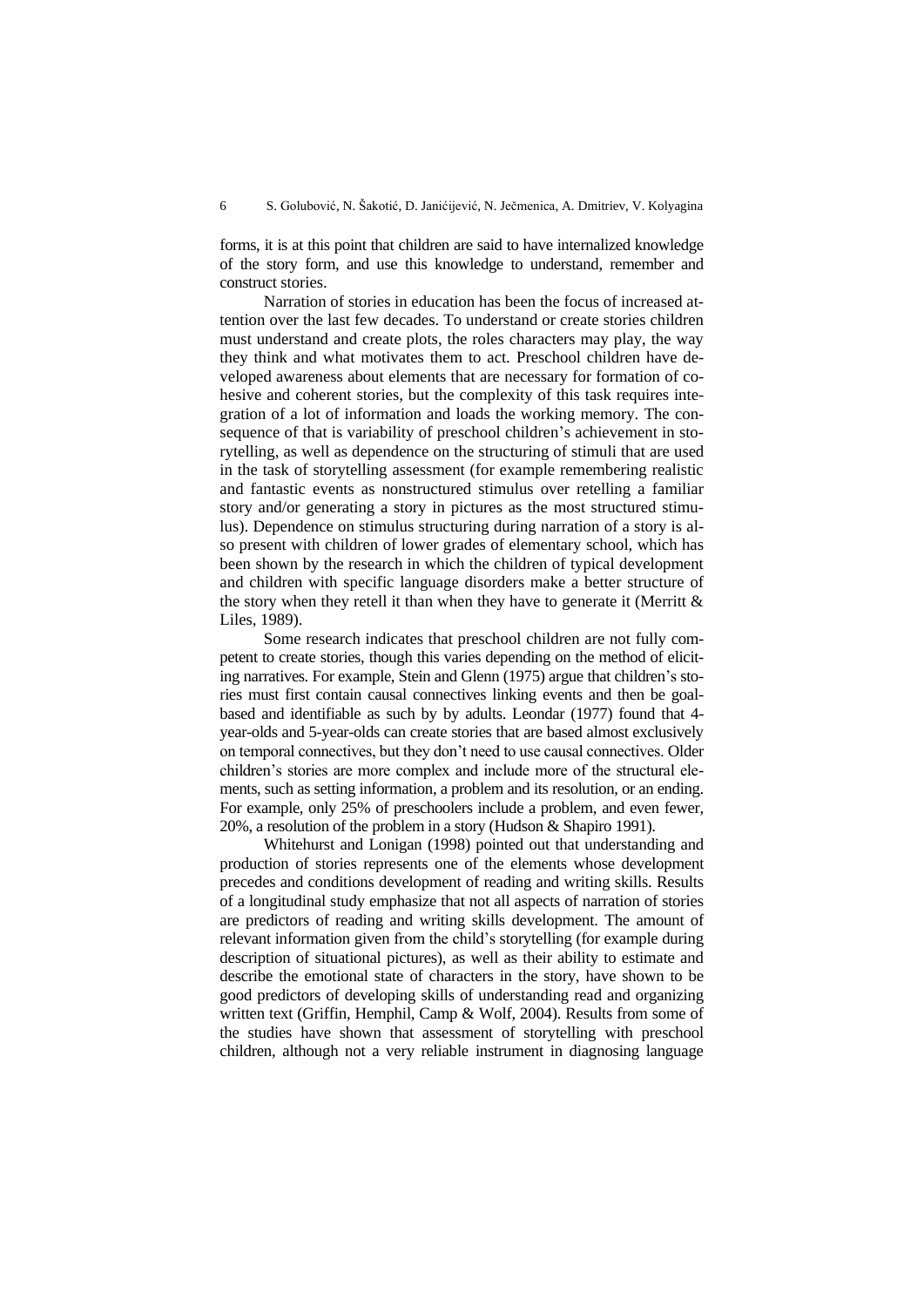disorders, could help with prediction of achievements with the children with specific language disorders on other language tests (Pankratz, Plante, Vance & Insalaco, 2007). In the longitudinal study done on four and fiveyear-olds, the authors show that the best predictor of developing language pathology course is the task of retelling a story using pictures (Bishop & Edmundson, 1987).

The narration of a story differs from other forms of oral discourse by its structure. The structure of a story could be described on the microlinguistic and macrolinguistic levels. The microlinguistic structure refers to phrases and sentences, as well as pronouns, conjunctions and other linguistic markers used for connecting parts of the discourse. Adequate use of these linguistic elements makes narration of a story cohesive (Liles, 1987). Macrolinguistic structure exceeds the level of the sentence. Some authors describe the macrolinguistic structure through episodes as logical units, among which time and cause and effect relations exist. When the narrator organizes episodes harmoniously, then they get coherent discourse understandable to the interlocutor (Stein & Glenn, 1975).

Assessment of narrative discourse is one of the most economical and the most interesting ways of collecting data on communication and language competence with children of typical development, as well as with the children with speech-language disorders of different etiology. In any case, it is important to know that this way of assessing language ability should be well structured, because otherwise validity and chance of analyzing such corpus of data could be questioned. It is considered that the Comic Story as a stimulus provides the synergy of structured circumstances and imaginative communication (Botting, 2002).

## *METHODOLOGY OF RESEARCH*

The goal of this research is to establish characteristics of storytelling in preschool children through implementation of the Comic Story task. Regarding the goal of this research, the following tasks have been formulated:

- 1. Describing microlinguistic characteristics of storytelling in preschool children through:
	- length of the story;
	- type of the sentences used in storytelling;
	- types of connectives among the sentences in storytelling;
- 2. Describing macrolinguistic characteristics of storytelling in preschool children through:
	- frequency of formed episodes in the story (out of possible two),
	- **•** frequency of story elements in the story (out of possible five);
	- independence in storytelling.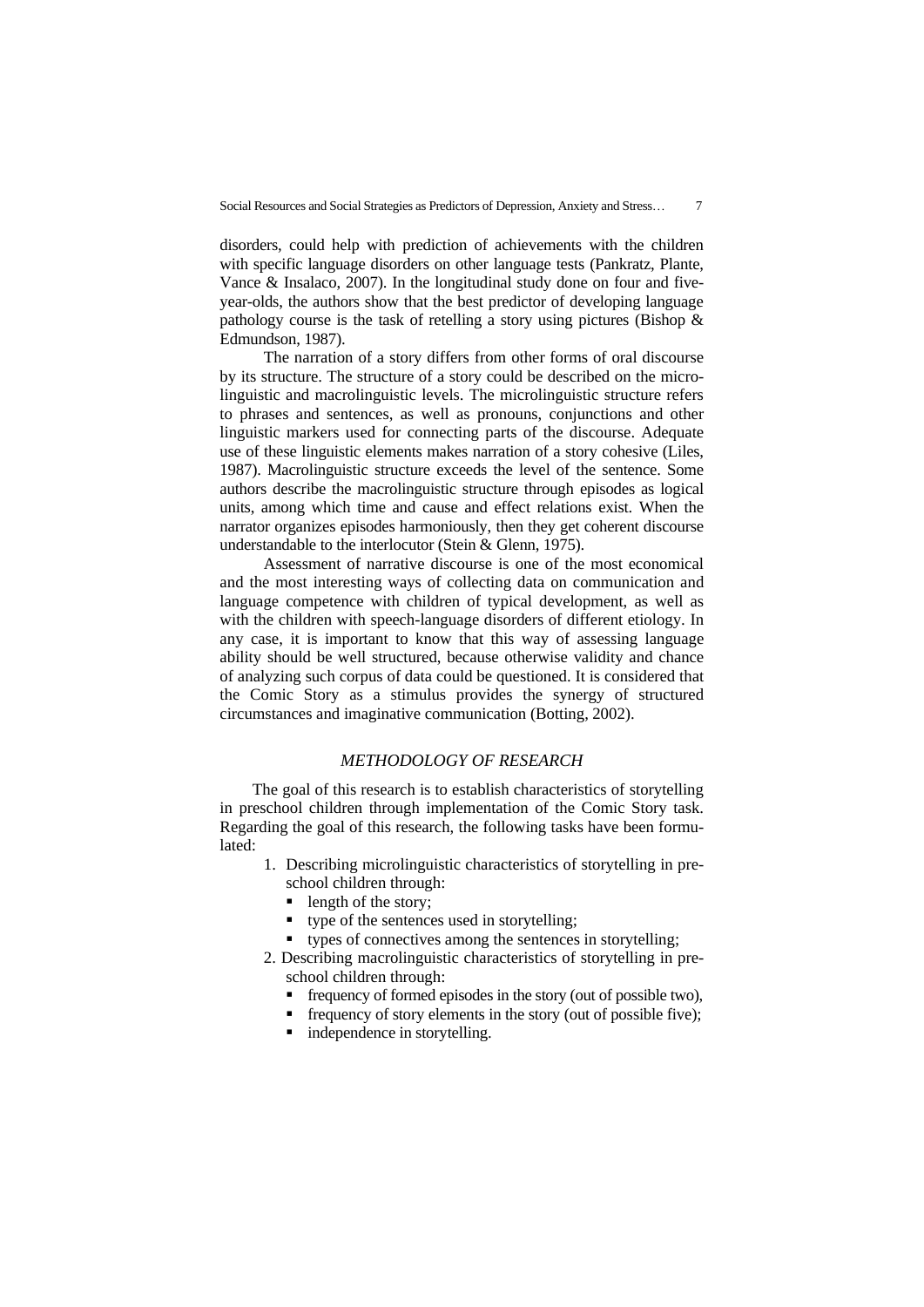## *Sample*

The research involved 60 children, out of which 29 (48%) girls and 31 (52%) boys, aged four (N=20), five (N=20), and six (N=20) years. Distribution of measures given on the sample shows that the children`s age does not vary significantly from the normal distribution  $(p>0,05)$  with values Skewness of 0,05 and Kurtosis of -1,23.

The research was realized during March 2019 in the scope of a preschool institution in Belgrade. The examinees were the children whose mother tongue was Serbian, with at least average intellectual skills, without the presence of sensory, motor and emotional disorders.

#### *Instruments and Procedure*

Characteristics of storytelling in children have been assessed on the Comic story task. Picture as a stimulus is a suitable instrument for examining speech and language skills at all ages. The Comic story as an instrument puts two tasks before a child: understanding and production. Besides talking about events given in the pictures, they are expected to understand each picture, as well as understand time and cause and consequence sequence of events. The oral statement given with the Comic story is more original than retelling, because it requires independent language formulation (Kostić, Vladisavljević & Popović, 1983).

The assessment of the macrolinguistic level of storytelling has been done according to the model of story analysis (Stein & Glenn, 1975). This model predicts two sections of each story: situation and episode(s). Situation has two functions in the story: to represent the main character and describe physical, social and time context in which the story happens. Stories in pictures often do not have this element emphasized, but even then the children feel the need to sort of present the main character or the place of the plot to us ("Once upon a time there was a little girl…", "A girl…", "She was looking through her bedroom window…" etc.). After describing the situation, i.e. the story`s main character and ambience, follow(s) the episode(s) whose elements are related to time and cause and consequence relations. The story can contain one or more episodes. The episode elements are:

- *The introductory event*. The happening that becomes an introduction for the main character`s acting in the story.
- **•** *Reaction*. Psychological state of the character caused by happenings in the story. Reaction involves reflections and feelings of the main character about the introductory event or final outcome. This story element requires perspective-taking of the main character.
- *Internal plan.* Internal planning of activities is absent in the stories in which there is only one goal and when the goal is reached by simple activity (The story of the Snowman used in this research is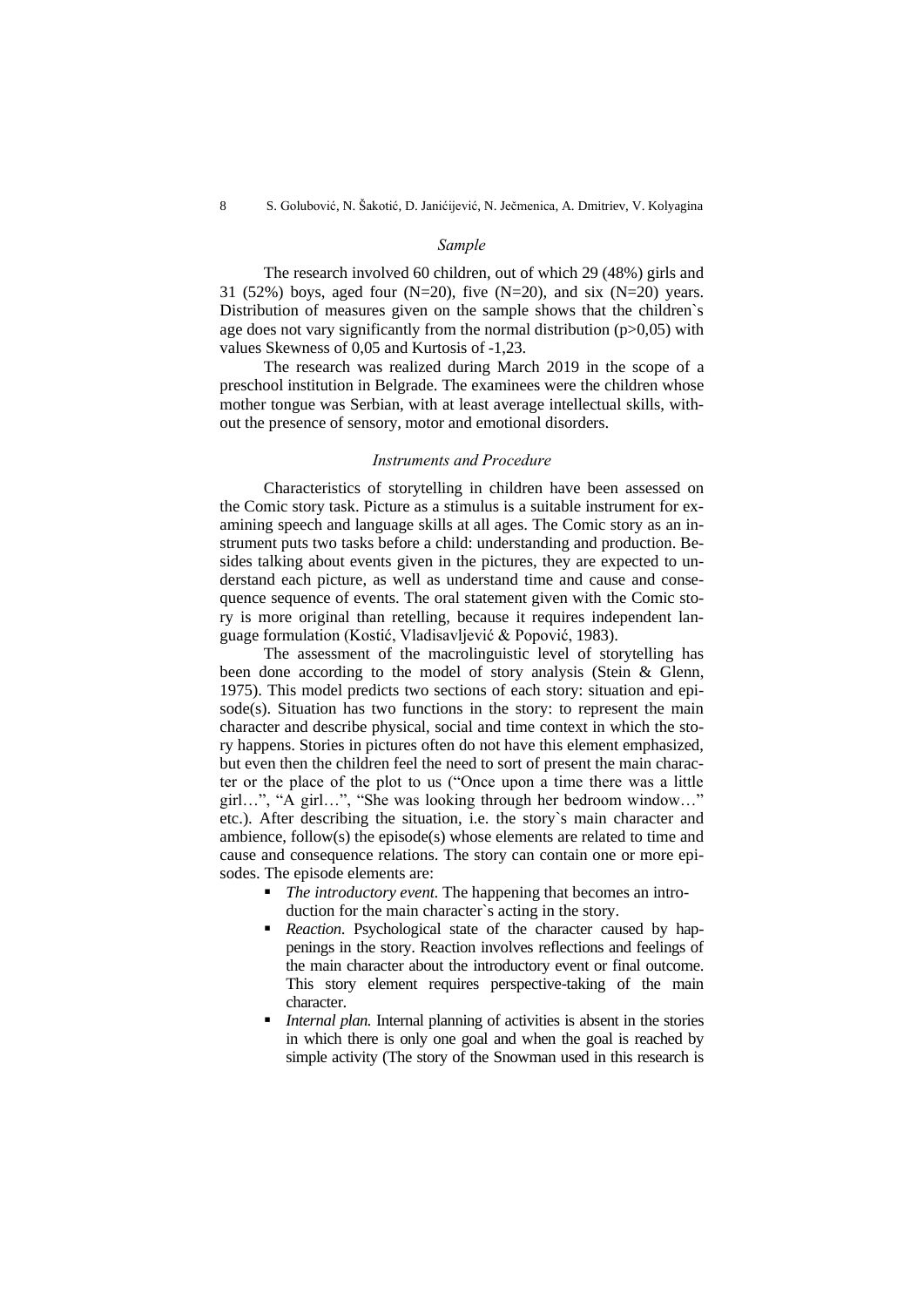one of those stories, so this element of the story has not been analyzed).

- *Action*. An activity through which the main character reaches the goal.
- *Outcome*. This element of the story tells us that the main character has reached the goal and which events have directly led to its reaching/failure.

A Comic story can consist of several episodes. The system of episodes can be connected in different ways, and those are commonly time connected episodes ("And then…") or cause ("Because…", "Because of…"). According to Stein and Glenn (1975) the complete episode is considered to be the one containing at least three elements: the introductory event, activities leading to the goal and reaching/failure in the goal reaching. If one of these elements is missing, the episode is incomplete. If two elements are missing, it means that there is no episode.

Using four illustrated pictures that represent a story on the unfortunate destiny of the Snowman, the children were provided with structured visual stimulus and enough information for structuring a story. The children had a task to use the given information in order to form a story. Pictures in the story of the Snowman illustrate two episodes: the making of the Snowman and its melting in the hot sun. Most elements of both episodes are clearly visible in the pictures. Elements that are not supported by illustrations (finished Snowman as the outcome of the first episode; the sad character of the little girl watching the Snowman melt as a reaction to the outcome in the second episode) should have been evoked by the children themselves. Both episodes are connected by the time sequence of events: first, the Snowman was made, and then it melted in the sun. Structuring the story of the Snowman according to the model of story analysis was given in the Appendix.

The examination of the story`s macrostructure has been done in a way that the above mentioned elements of the story (situation, introductory event, activity, reactions, outcome) are analyzed in transcribed discourses. Besides the spontaneously produced statements, we have also taken into consideration the children`s replies to the questions of the examiner speech-therapist ("And then what?", "What happened next?"). If the proposed question would contain allusions to the reply ("What did the boy see? How was the weather?"), such answers were not analyzed.

Besides the above mentioned elements in the storytelling, the analysis of macrolinguistic structure has also been done through:

- The number of episodes in the story as a categorical variable showing whether both episodes are present and whether they are complete or not.
- The number of stimulating questions referred to a child by the examiner speech therapist, described as the independence measure in the story formation.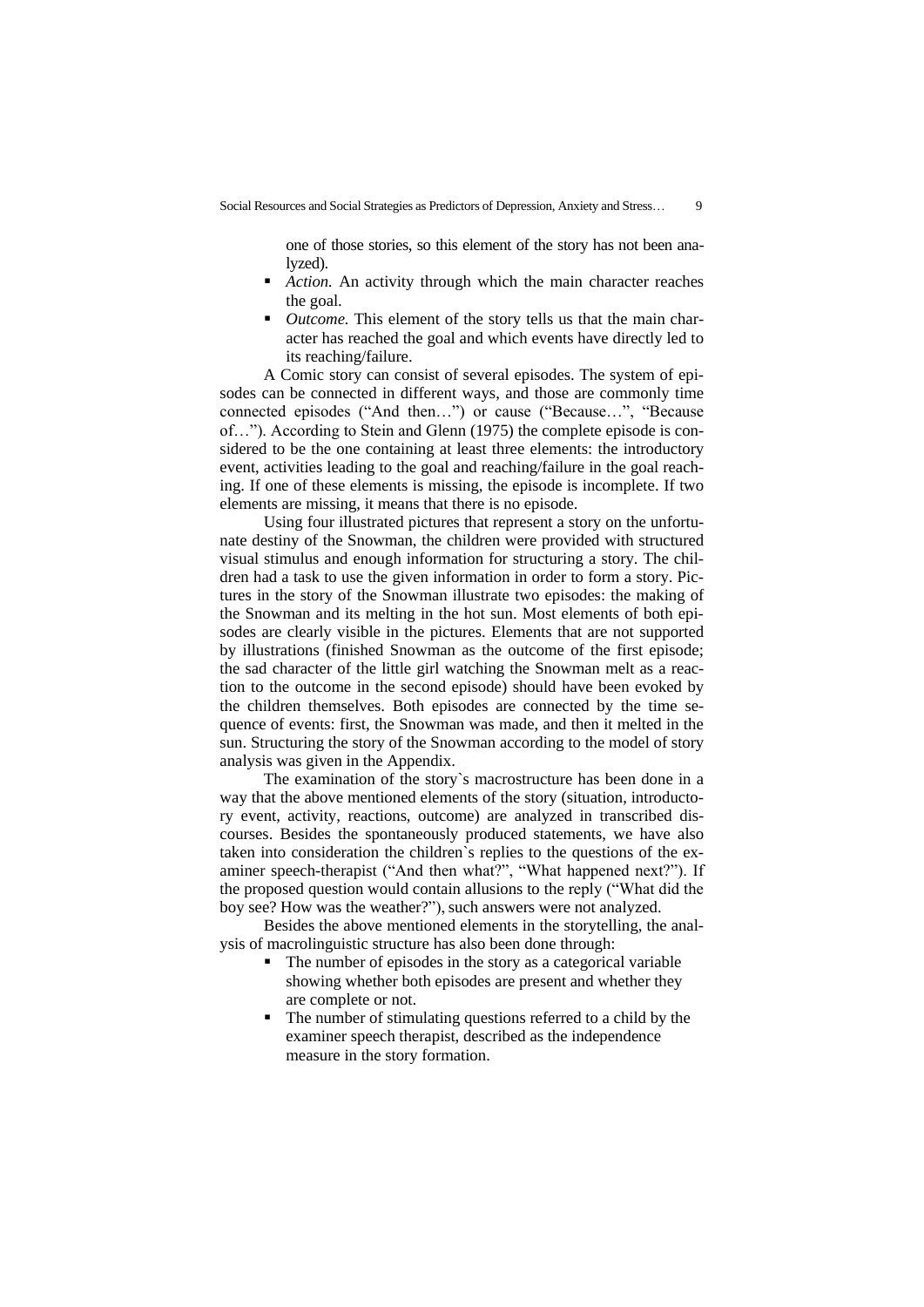The other aspect of this research is the microlinguistic organization of the story recognized through children`s skills to use linguistic markers in cohesive discourse production. As conhesiveness measures in this research, we have taken into consideration the following:

- Kinds of connectives among sentences made by conjunctions, such as: coordinating, temporal, causal and exclusive. Every discourse has been analyzed to see which type of sentence is dominant. If two or more connectives are equally present, the more complex one was analyzed.
- Length of the story as indicator of the number of communicative sentences necessary to form the story. Each discourse has been divided into simple, extended and compound sentences. Subordinate clauses, i.e. the clauses having made a complex syntactic structure, have been analyzed as a whole along with independent sentences that that make a communicative whole with. Unfinished/interrupted sentences have been taken into consideration, as well as those having been produced after questions of examiner speech-therapist.
- Types of sentences as indicators of complexity of syntactic discourse organization. This categorical variable has been described through four categories: simple, extended and compound sentences (parataxis and subordinate clauses).

#### *Examination Procedure*

Illustrated Comic story implemented for the needs of this research has been presented to children in A4 paper with the following instructions: "*Now you can tell me a story about the Snowman. These pictures will help you with it. Follow then in this order, from the first to the last and tell me what happened to the Snowman*."

Statement of each child has been recorded and transcribed. Additional questions proposed to them varied from weakly structured (for example "*And then what?*") to those highly structured (for example "*Why is the Snowman melting*?", "*How is the weather outside*?"), which have been proposed when the children would make longer pauses, have problems with storytelling initiation and disorganization ("*One day…in the morning the boy woke up and saw that the Snowman melted away*"). Every child was individually questioned in a separate room.

#### *Statistical Dana Processing*

For the purpose of statistical data processing we have used measures of descriptive statistics (arithmetic mean, standard deviation, correlation) and inferential statistics (ANOVA – analysis of variance). Data analysis has been done with statistical package SPSS 20.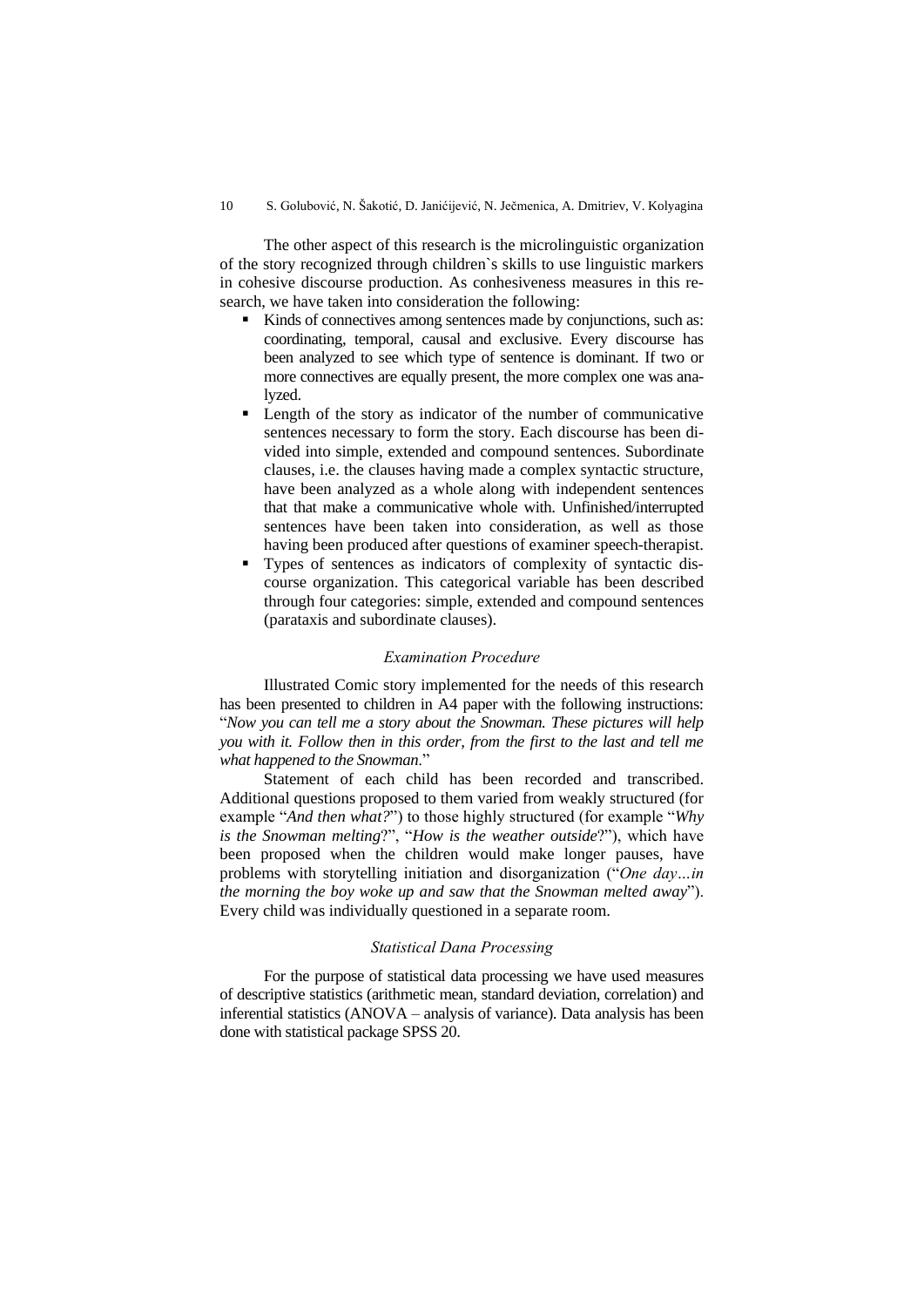## *RESEARCH RESULTS*

#### *Macrostructure of the Story*

Achievements of children from three age groups with the Comic story task have been shown in the Chart 1.



■ four year olds ■ five year olds ■ six year olds *Chart 1. Achievement of children at the Comic story task*

The Chart 1 shows frequency of children at different age at tasks: description of the situation shown in the picture, description of the introductory event in the story, description of activities leading to the goal, description of outcomes in the story and reacognizing reactions of the main character in the story.

The description of the characters and the environment in which the story takes place is present in storytelling in a little over 30% children from the sample. Among the four-year-olds, 20% describe the situation and make the introduction for the plot in that manner. The same is done by 35% of five-year-olds and 45% of six-year-olds. Although there is tendency of a bigger review of the characters and ambience in storytelling in older children, it has not been shown as statistically significant (F=3,07; df=1; p=0,08).

By the analysis of the frequency of describing the introductory event, it has been established that among the four-year-olds there is an equal number of those who designate and do not designate the introductory event in the story, as 95% of five-year-olds turn to the introductory event in the story, as well as 100% of six-year-olds. Statistically significant influence of children`s age on frequency of designating introductory event has been established (F=54,50; df=39; p=0,01). Research results have shown that four-year-olds statistically significantly less describe the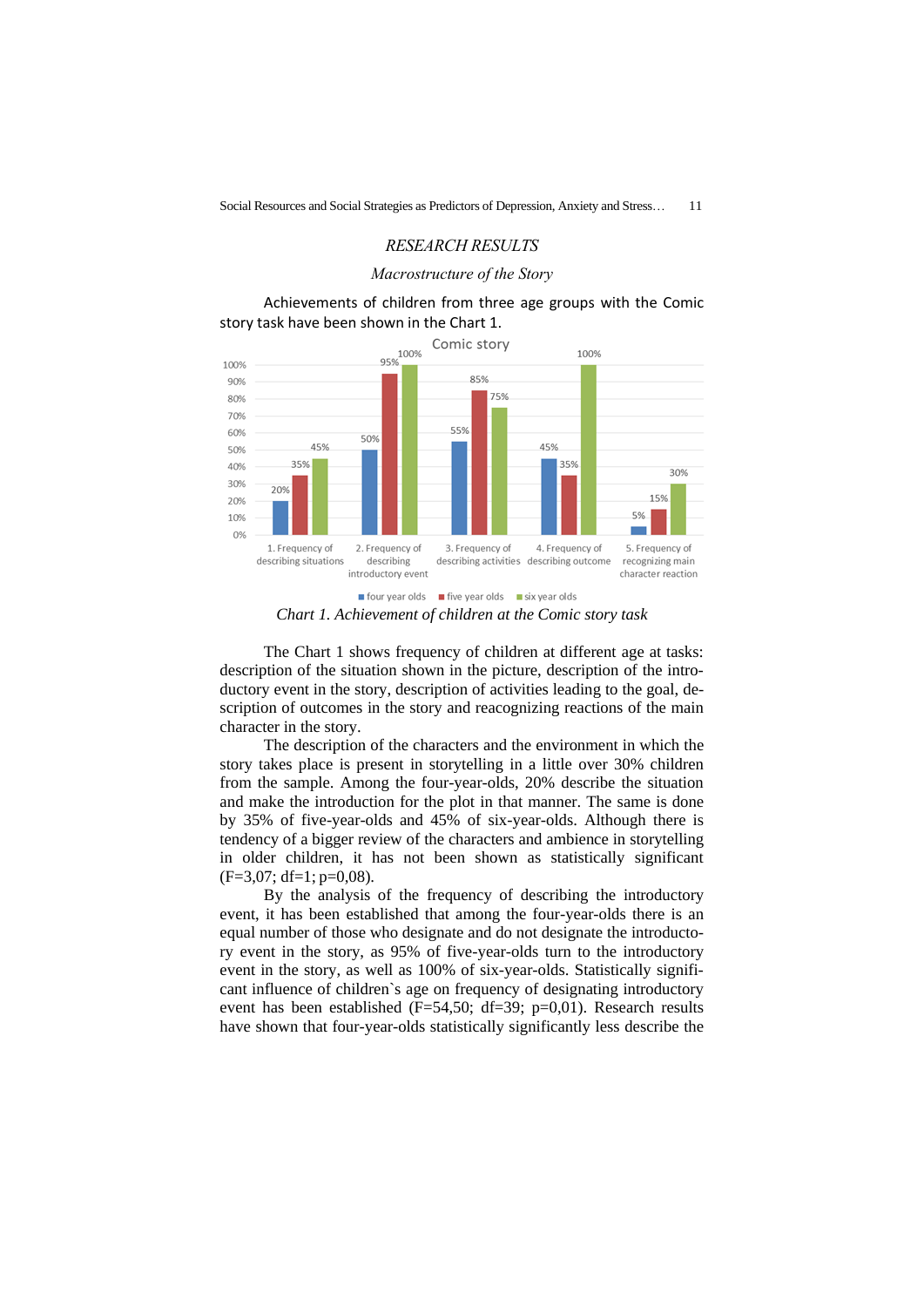introductory event at the Comic story task in comparison to five-year-olds  $(p<0.05)$  and six-year-olds  $(p<0.05)$ .

When it comes to the description of activities leading towards the goal, the research results show that six-year-olds do that in 75% of cases, and five-year-olds in 85% of cases. Among the four-year-olds, 55% of them describe this element in story. The statistical significance on the connection of age and describing activities leading to the goal in children`s storytelling has not been established ( $F = 0.06$ ; df=1; p=0,81).

Describing event outcome in the Comic story has been established with all six-year-olds in our sample of children (100%), 35% of five-yearolds and 45% of four-year-olds. The given results show statistically significant influence of children`s age on frequency of describing event outcome  $(F=24,29; df=57; p=0,01)$ . Given results show that six-year-olds statistically significantly more commonly describe the event outcome at the Comic story task in comparison to five-year-olds  $(p<0.05)$  and fouryear-olds ( $p<0,05$ ).

The smallest success at the Comic story task was achieved by children during the assessment of successfulness in describing emotional reactions of the main character to the events in the story. This element is mostly absent at all three age groups and it has been established with 16.7% children from the sample. Only 5% of four-year-olds, 15% of fiveyear-olds and 30% of six-year-olds turn to the emotional state of the main character. Statistically significant difference among the three age groups in terms of describing reactions of the main character has not been established (F=3,68; df=1;  $p=0,06$ ).

Table 1 shows achievements of the children at three age groups at completing the episode task in the scope of the Comic story.

| Age groups     | Number of episodes |                       |      |            |       |
|----------------|--------------------|-----------------------|------|------------|-------|
|                | Both               | Complete and          | Both | One        | None  |
|                | episodes           | incomplete incomplete |      | incomplete |       |
| Four-year-olds | 5%                 | 0%                    | 25%  | 40%        | 30%   |
| Five-year-olds | 5%                 | 10%                   | 25%  | 60%        | 0%    |
| Six-year-olds  | 20%                | 25%                   | 40%  | 10%        | 5%    |
| Total          | 10%                | 11.7%                 | 30%  | 36,7%      | 11.7% |

*Table 1. The number of episodes in children`s discourse at the Comic story task*

The given results show that, on the total sample, a small percent of children (10%) manage to describe both episodes through a series of situational pictures. It was mostly about children`s discourses containing one incomplete episode (36,7%).

As 20% of six-year-olds manage to complete both episodes shown in the Comic story, 40% of them form two episodes, both of which are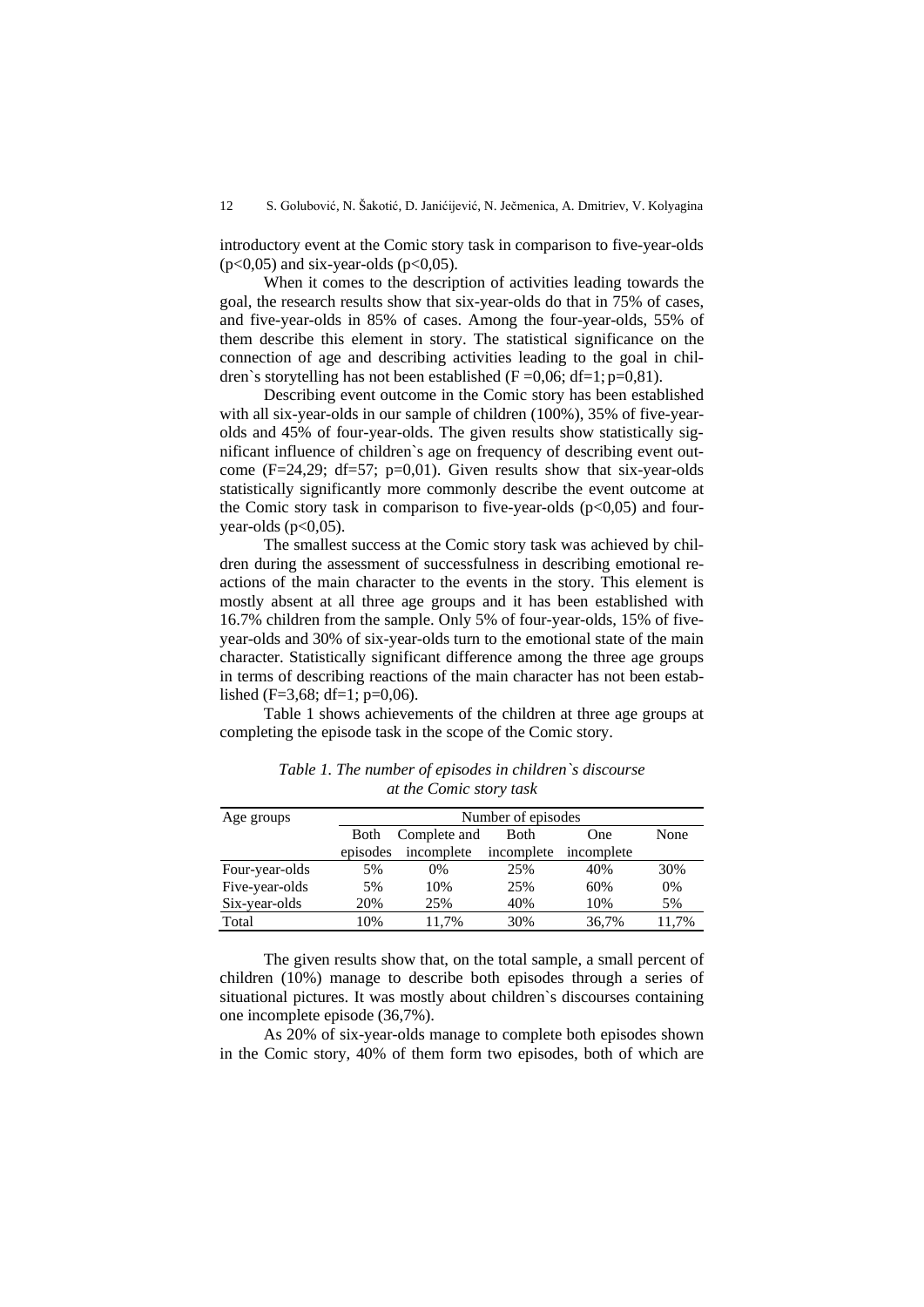incomplete. Five-year-olds (60%) have barely one incomplete episode. The greatest number of four-year-olds also has barely one incomplete episode or none. The difference between these two groups is that the younger group has 30% of children whose discourse does not contain any episode during story structuring, whereas among the five-year-olds there are no children who have not managed to make at least an incomplete episode.

In order to assess independence of children at the Comic story task, correlation analysis has been applied. Results indicate that that there is a moderate correlation between the children`s age and the number of questions proposed by the examiner speech-therapist as aid for them to complete the story. As children in our sample were older, the number of proposed questions by examiner-speech therapist was lower (r=-0,47; p<0,05). On average, one question needed to be posed with six-year-olds  $(AS=0,85)$ , two questions with five-year-olds  $(AS=2,20)$ , and three questions with four-year-olds (AS=2,95) during this task.

## *Microstructure of the Story*

The length of the children`s stories has been shown through the number of sentences produced during storytelling. Both the sentences that were spontaneously produced, as well as those caused by questions of examiner-speech therapist have been analysed. In order to assess the influence of children`s age on the discourse length, ANOVA (analysis of variance) has been applied. The difference in average length of discourse among four-year-olds (AS=5,05; SD=1,15), five-year-olds (AS=4,85; SD=1,23) and six-year-olds  $(AS=4,45; SD=1,10)$  has not been found as statistically significant ( $F= 1,39$ ; df=2; p $>0,05$ ).

In Table 2 results of average number of words in children`s storytelling at three age groups has been shown.

| Children's age | N  | AS | SD   |
|----------------|----|----|------|
| Four-year-olds | 20 | 15 | 5,10 |
| Five-year-olds | 20 | 22 | 6,02 |
| Six-year-olds  | 20 | 27 |      |

*Table 2. Average number of words in children's storytelling at three age groups*

When it comes to lexical-semantic level of development, the results of the research show that there is a statistically significant difference in the overall number of words at the Comic story task among different age groups (F=24,87; df=2; p=0,01;  $n2=0,47$ ). Analysing the given results, we have established that the older children produce much more words in storytelling than the younger children, whereby the age explains 47% of variance in children's achievements at this task. Additional tests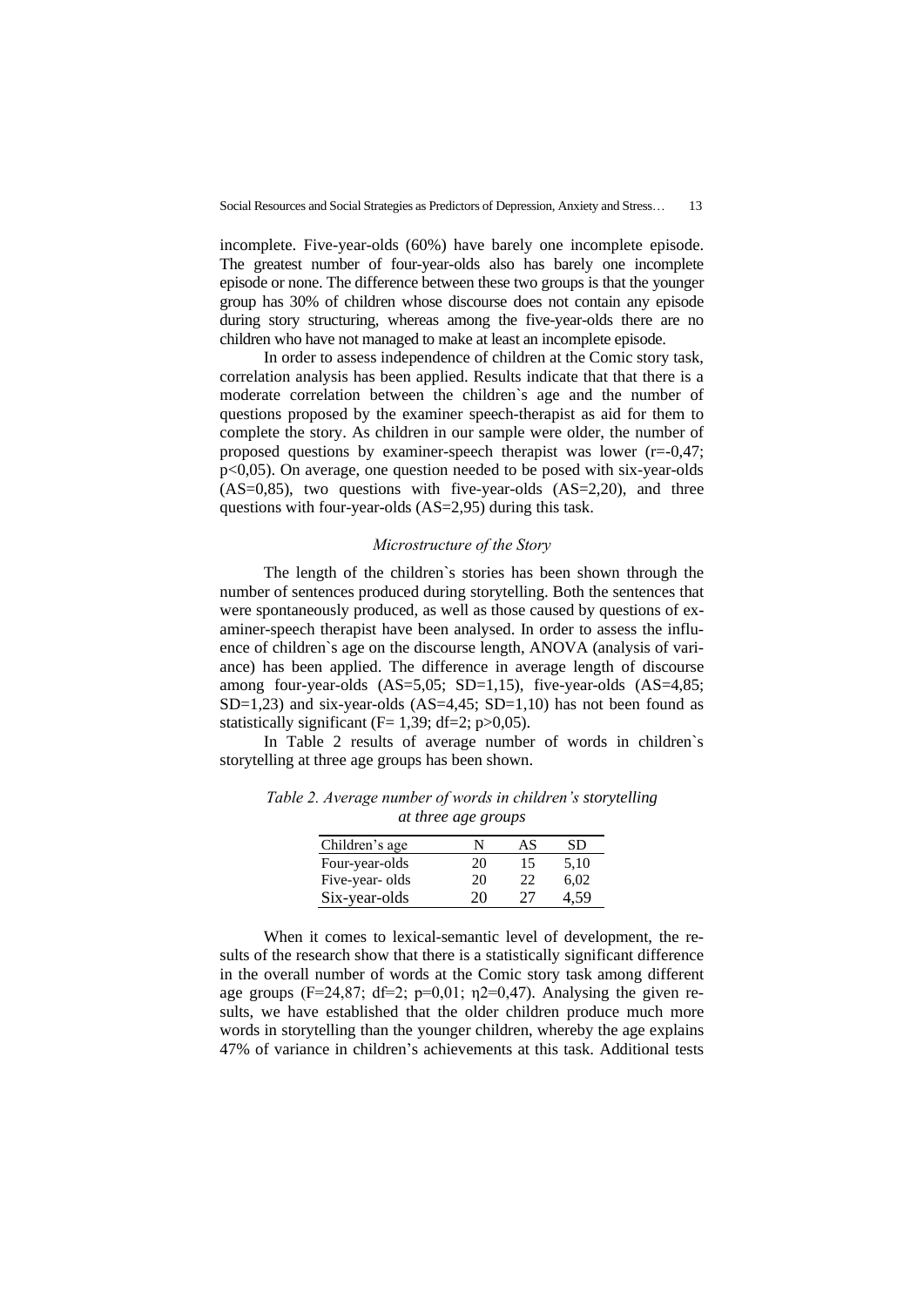have established that among all groups of children there is a significant difference in the total number of produced words, so the production of the total number of words with six-year-olds  $(p<0.05)$  is statistically significantly higher than the one we find at five-year-olds  $(p<0,05)$  and fouryear-olds (p<0,05). Significant differences have been established among five-year-olds and four-year-olds as well, provided that four-year-olds have the smallest total number of produced words in comparison to other two groups of children.

The analysis of lexicon extent gives identical pattern of results like one in the case of lexical productivity. According to research results, age is found to be a significant factor of increase in lexicon extent, which can explain about 34% of variance in the number of content words produced by children at the Comic story task (F=14,63; df=2; p=0,01;  $n2=0,34$ ). Additional tests have shown that statistically significant difference is given in lexicon extent when the four-year-olds are compared to five-yearolds ( $p<0.05$ ) and six-year-olds ( $p<0.05$ ), in favor of the older children. Statistically significant differences in lexicon extent have not been established when achievements of five-year-olds and six-year-olds in production of content words are compared  $(p>0,05)$ . Chart 2 shows the analysis of the types of sentences produced by children at the Comic story task.



*Chart 2. Frequency of different types of sentences in children`s storytelling*

The analysis of the type of sentences used by children in storytelling had a task to establish syntactic complexity, where production of compound (complex and parataxis) sentences would mark syntactically more complex production with regard to the discourse in which simple (predicate and extended) sentences dominate. Results of assessing frequency of different types of sentences in children`s stories have shown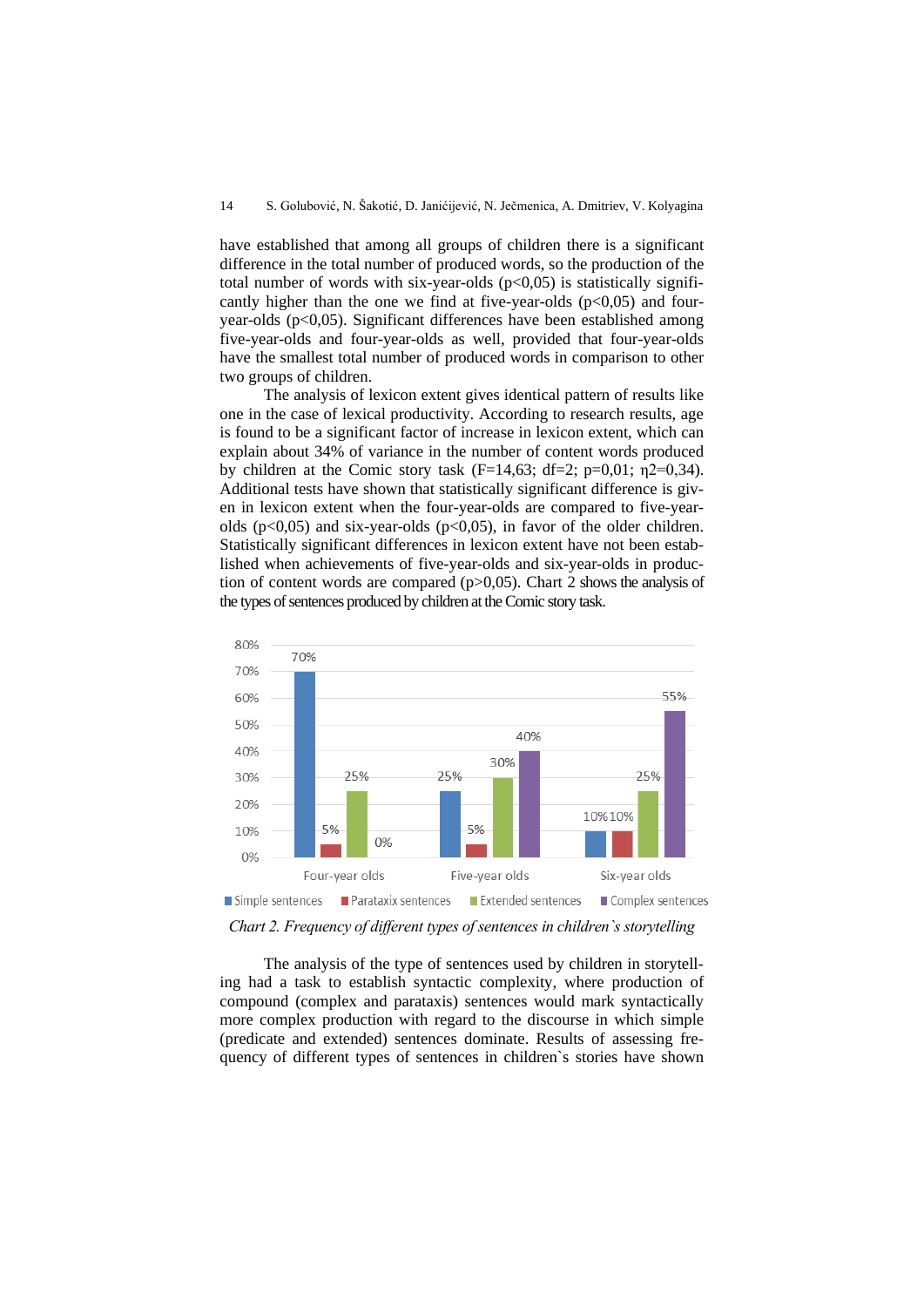that storytelling with the major number of children consists of simple sentences (35%), as there is the smallest number of children whose storytelling contains complex sentences (6,7%). In the group of four-year-olds it has been established that 70% of children use simple sentences in storytelling, as none of the children uses complex sentences. Among five-yearolds, 40% of them use complex sentences, as 30% of children use extended sentences. When it comes to six-year-olds, 55% of them use complex sentences in the Comic story task, as 25% of children use extended sentences at this age. Statistically significant connection has been established between the age and the types of sentences used by children at the Comic story task (F=9,42; df=56; p=0,01). Namely, the research results have shown that four-year-olds use statisticall significantly less complex sentences in storytelling than five-year-olds  $(p<0.05)$  and six-year-olds  $(p<0.05)$ .



Chart 3 shows assessment results of the types of connectives between sentences in children`s storytelling at three age groups.

0% *Chart 3. Types of connectives between sentences at the Comic story task*

Connectives between sentences in 55% children of all ages have been achieved by linguistic markers (conjunctions) which have been indicating time connectives between sentence structures. Right after temporal connectives, there are coordinating connectives, which are used by 30% of children. The least used are exclusive connectives between sentences (3,3%) and only in the group of six-year-olds. Causal connectives, although present at all ages, are most common among six-year-olds, so 57% of the total number is in this age group. Statistically significant difference between three age groups of children regarding the types of sentence connectives has not been established  $(F=1,74; df=3; p=0,17)$ .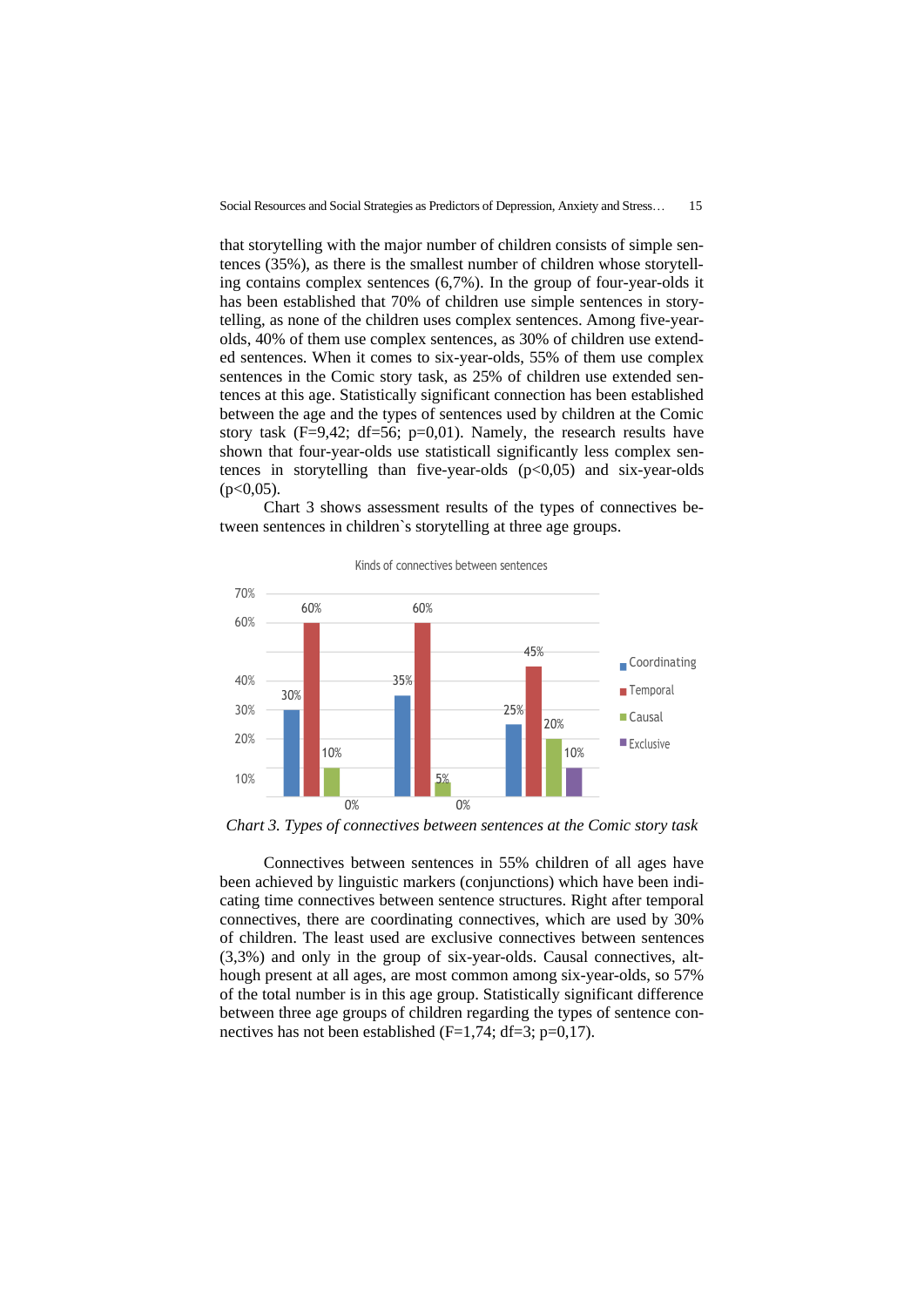## *DISCUSSION*

The goal of this research was to establish the characteristics of storytelling with preschool children at the macro and microlinguistic plans.

## *Four-year-olds*

The implementation of story analysis model describing the macrolinguistic structure of storytelling has shown that four-year-olds, in the majority of cases, more often describe events given in the picture than a Comic story with introduction, activity focused on the goal and outcome of the activity.

Taking into account that the macrolinguistic level of story organization requires the knowledge of the story scheme, it can be concluded that with four-year-olds this scheme is mostly absent, which is the reason why children do not make a difference between simple description of events and story structuring (Shapiro & Hudson, 1991). Consequence of this is that 80% of four-year-olds in this discourse have not turned to the ambience of the story, nor did they find it important to show the hero of the Comic story as the main character. The focus of storytelling in four-year-olds was on describing the introductory event and activities leading to the goal. 55% of children have not mentioned the outcome; emotional reactions of the main character have been described by only 5% of four-year-olds. Non-independence in storytelling evident during examination is statistically significant. Not only did four-year-olds need follow-up questions in order to help them complete the story, but the number of those questions was statistically significantly higher than with older children. In this group, there were children who needed only one or two questions, but there were also children who could produce only one sentence by themselves.

It can be concluded, at the microlinguistic plan that storytelling in four-year-olds predominantly contains simple sentences, and that complex sentences were rarely used. The sentences have been mostly connected in a way that time course of events in the story can be guessed from their connectives. Coordinating connectives between sentences have also been common and they match the tendency of children to describe events, before they structure a story. The number of sentences necessary to complete a story was five sentences in average. In the context of independence in story structuring in this group of children, it becomes clear that the majority of produced sentences has been stimulated by examiner speech-therapist's questions.

## *Five-year-olds*

Among five-year-olds only 15% of them manage to complete one (10%) or two episodes (5%) of the Comic story. If we take forming of at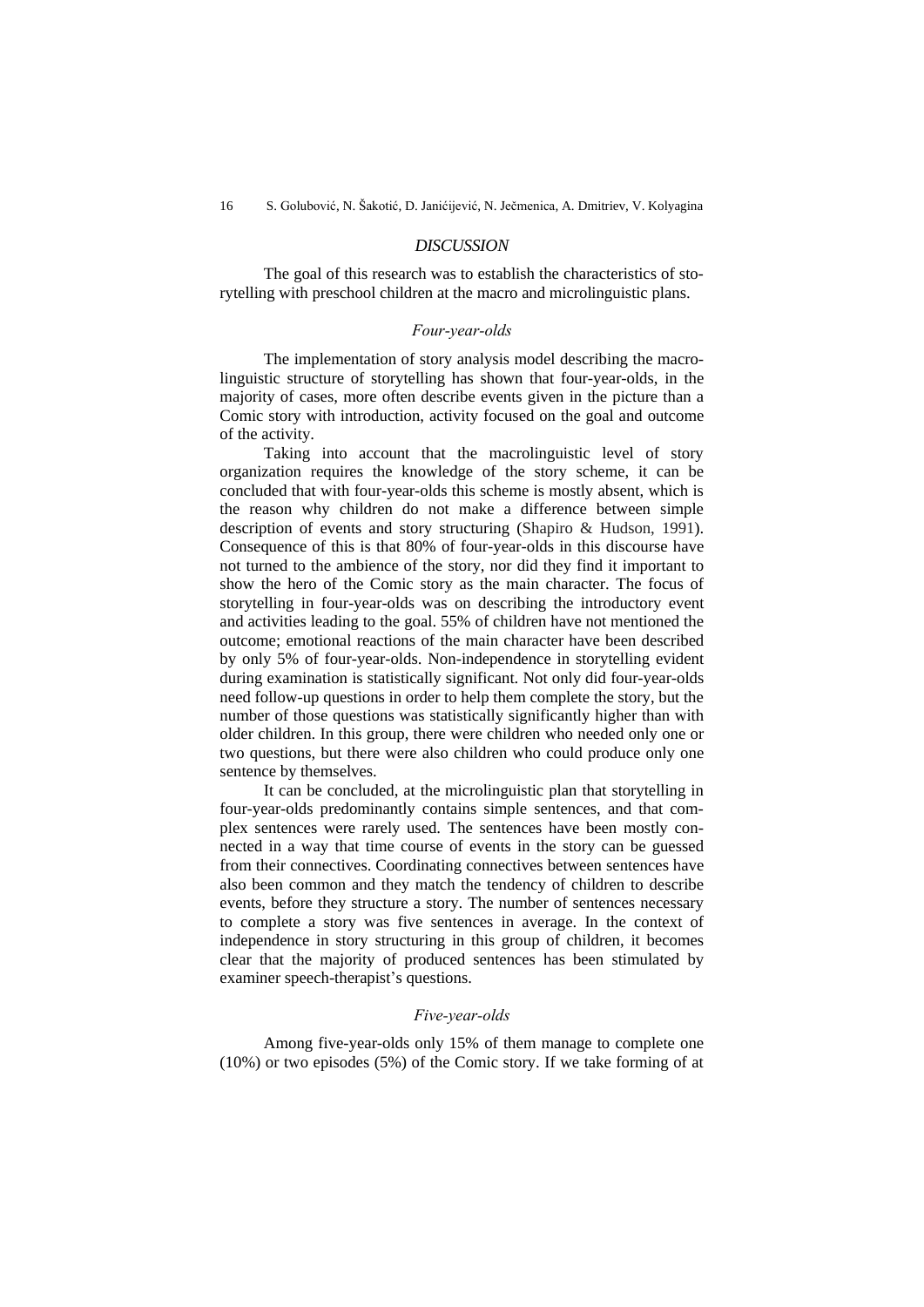least one complete episode in the story as measure of narrative coherence, then it becomes clear that coherence of the Comic Story is a demanding task for five-year-olds, but with tendency of success increase at this task in comparison to four-year-olds, where coherent storytelling is managed to be produced only in 5% of cases.

The trend of omitting description of ambience of the plot and the main characters continues in this age group as well. The percentage of children describing this element does not exceed 35%. Just like four-yearolds, the five-year-olds also focus their story on the introductory event and activities leading to the goal. Still, five-year-olds are much more consistent in the description of these elements, so the percentage of missing elements is negligible. The outcome of the story and reactions of the main character in this age group are also more absent than present. Five-year-olds have not shown any special independence in story structuring, as the questions for discourse development have been necessary for this group of children as well.

Microlinguistically analyzed, extended and complex syntactic structures dominate in storytelling in five-year-olds. Dominance of temporal and coordinating sentence connectives opposite causal and exclusive sentence connectives show that the describing of pictures, rather than story structuring is dominant in this age group.

## *Six-year-olds*

In comparison to two other groups of children, six-year-olds have shown significantly better results in the macrolinguistic organization of the story, and even 45% of them managed to complete one (25%) or two episodes (20%). It is significant that among this group of children there has been frequent recognition of both episodes in the story (40%), although they have problems in completing them. Four-year-olds and fiveyear-olds, unlike them, have rarely recognized both episodes.

The fact that the story scheme exists on the cognitive level in this group of children has also been supported by the fact that episode elements (introductory event, activities leading to the goal and outcome) have been consistently described in a little less than half of children. Besides, description of the plot situation (characters and ambience) become more frequent and present in 45% of six-year-olds, which is another confirmation that it is the story structuring, not pictures describing.

The group of six-year-olds is the only one in which we have noticed significant independence at the Comic story task. Only one question was enough to a few of the children to complete the Comic story, and it is important to mention that not many variations have been establish in these results, unlike the other two groups of children.

On the microlinguistic plan, the complexification of the linguistic units used in story structuring has been established. The average number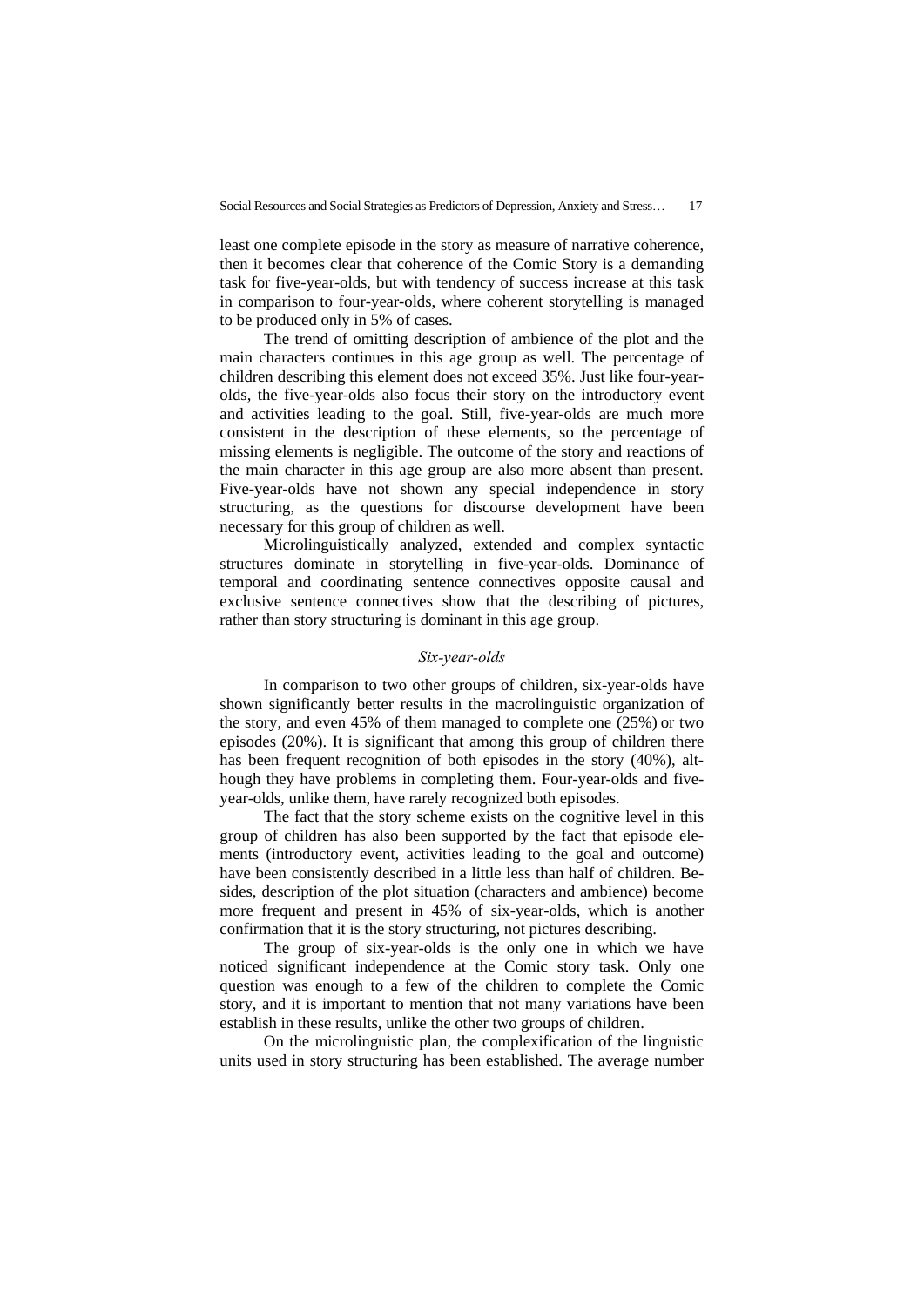of sentences in the Comic story is a little lower than in the last two groups of children and it reflects the tendency of using compound sentences (parataxis and subordinate clauses). Connectives between sentences are arranged more correctly, and although temporal connectives are dominant in this group, causal connectives are more frequent, and exclusive ones appear for the first time.

Our results are in accordance with researches which show that children`s storytelling is gradually developed during preschool years, showing more and more semantic complexity and diversity (Berman & Slobin, 1994; Minami, 1996). From the age of four, children`s storytelling often consist of two or more events, provided that children produce them without paying attention to time sequence. The sentences produced by four-year-olds in storytelling often make sense only as individual elements of events, but they are not mutually adequately connected to form a story with all elements (Trabasso, Stein, Rodkin, Munger & Baughn, 1991).

On the other hand, five-year-olds rarely have trouble with following time sequence during storytelling. However, with this group of children storytelling often ends too early, keeping on the element they find the most important in the scope of the Comic story. Development changes in sentence formulation could be an indicator of syntactic complexity. Researches show that the children at the age of four and five start to produce adverb clauses, that is sentences, as well as the sentences inserted between parts of other sentences (Miller, 1981; Wells, 1985).

Finally, storytelling in six-year-olds is regularly structured, refers the interlocutor on "who, where and what happened" and then events in the Comic story continue to resolve with an appropriate conclusion. If a four-year-old never connects two events in the storytelling, and if a sixyear-old has trouble with the time sequence, there could be a reason for timely assessment of this ability (McCabe & Rosenthal, 1994; Peterson & McCabe, 1983).

## *CONCLUSION*

Looking at the difference in storytelling between four-year-olds, five-year-olds and six-year-olds, it is apparent that the big distinction between the three age groups occurs in the storytelling setting. Putting these results together suggests that at the age of 4 children know how to describe an introductory event, situations and activities leading to a goal in a story. At the age of 5 they are also focused on the introductory event and activities leading to the goal, but with more consistency and smaller percentage of missing elements. On the other hand, at the age of 6, in a little less than half of the children, a complete story scheme exists on a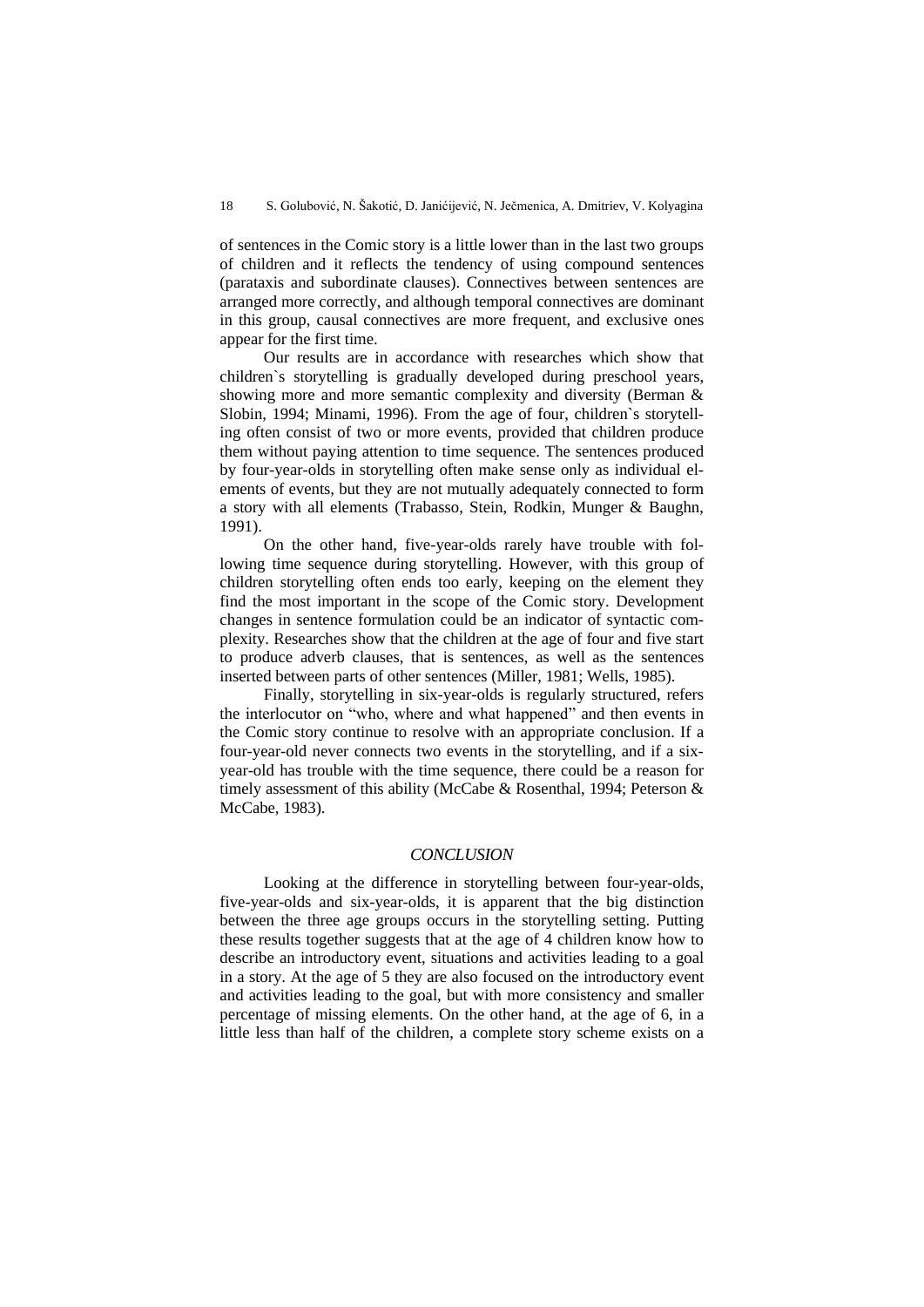cognitive level with a description of the introductory event, activities leading to the goal and outcome.

Development changes in sentences formulation can be an indicator of syntactic complexity and cognitive development. Storytelling in children is gradually developed during preschool years. As narration of stories enables the experts to collect a lot of linguistic data, this work represents an attempt to use a number of data given during assessment in order to select elements at the macrolinguistic and microlinguistic plans, and use their analysets in order to get an insight into the characteristics of narration of stories in preschool children.

Research of storytelling has a series of practical implications. Besides personal experiences, a significant part of narrative discourse with preschool children make the stories they make up in play and/or when they are induced by questions. Retelling personal experiences in comparison to stories that children make up results in more complete, more detailed and more organizes discourse. This dissociation speaks in favor of the fact that the content they talk about has a great influence on the organization and structure of narrative discourse with children (Allen, Kertoy, Sherblom & Pettit, 1994). For structuring narrative discourse, it is very important to understand its communicative aspect. When the interlocutor has access to all or majority of information that are relevant, we can conclude that narrative discourse of the child is complete. The fouryear-olds recognize that description of characters and places of the plot in a story is the way to give the interlocutor information that will help them understand the structure of discourse (Trabasso & Nickels, 1992).

In order to improve the literacy of all children, different pedagogical strategies need to be employed. Using storytelling is one way to address literacy development by improving oral language, reading comprehension, and writing. Because of the interrelated nature of the processes involved in reading and writing, storytelling is an effective pedagogical strategy that can be woven into instruction to increase children's competencies in all areas (Miller & Pennycuff, 2008).

The promotion of storytelling is an important consideration for preschool program planners. Sometimes, storytelling may be neglected in preschool programs because of a variety of reasons, including not being able to hold children's attention. Teachers can increase children's skills in many ways. For example, teachers may start storytelling by relating short, significant happenings from daily life. As children listen to the teacher's storytelling, they notice beginnings, middles and story endings. They imitate techniques using hand and body gesturing, facial expression, and vocal variation; they may even copy dramatic pause. One benefit that is fostered by storytelling is child story making. Other possible child competencies and understandings promoted by storytelling experiences in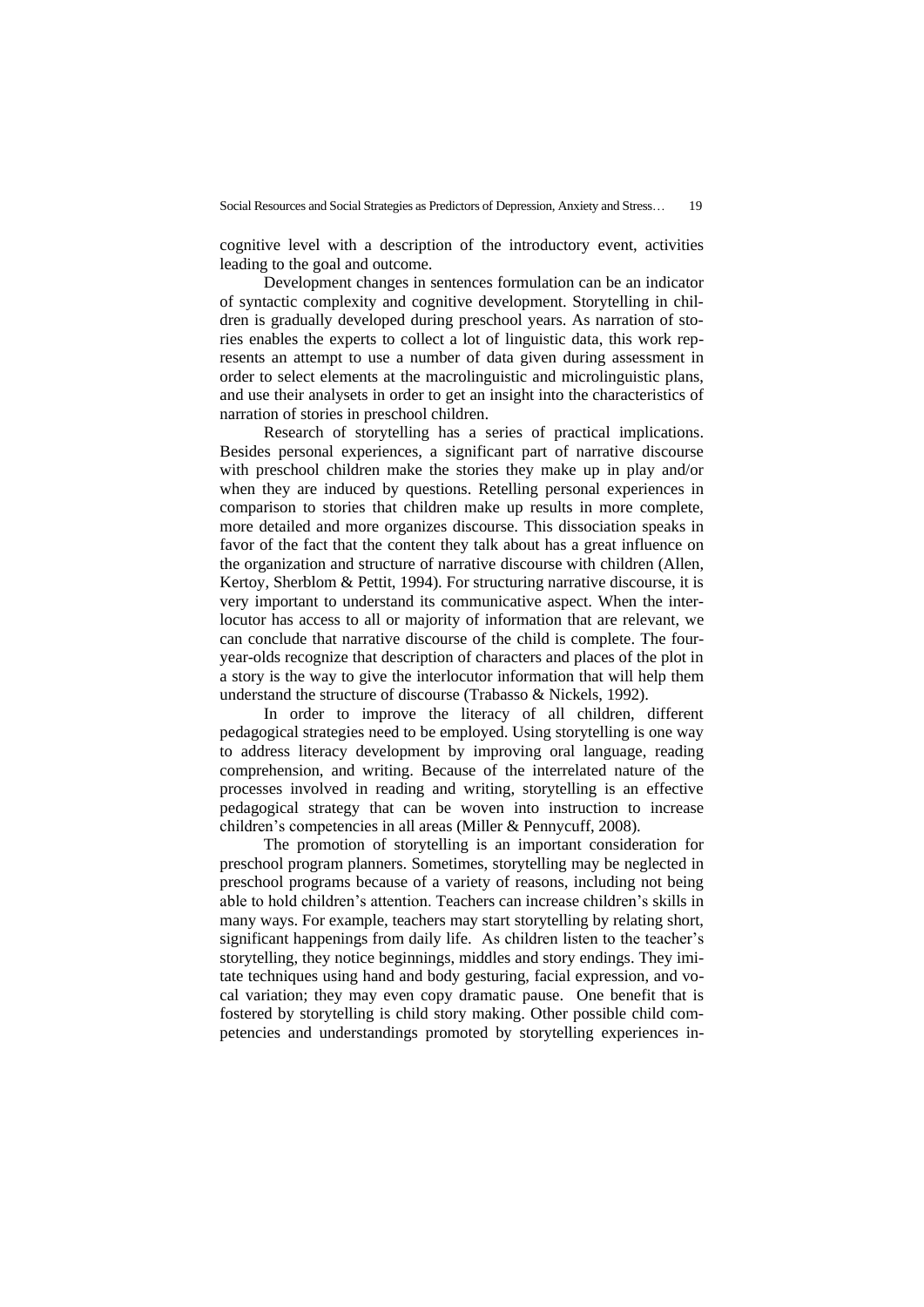clude developing a sense of oral power and group inclusion (Machado, 2013).

Adults literally teach their children about beginnings, middles and endings by structuring their own narratives in an organized way (Acredolo & Goodwyn, 2000). Sharing oral stories and verbally putting daily happenings into words can be cherished for what they are - the building blocks of thinking and imagining, describing, creating, expressing ideas, and later achieving writing and reading skill (Gallas, 2003).

Through storytelling, ideas and new words are grasped quickly and easily. Storytelling may occur at almost any time during the course of the day, inside or outside. No books are necessary, but their use may focus child's attention. A picture book is the source for storytelling. Used this way, storytelling motivates interest in books. Encouraging young children to tell their stories while using pictures, photographs, or other visuals, stimulates both creative thinking and visual literacy skills.

Storytelling is an excellent way to develop speech and language in children. Children's sense of "story creator" is often incorporated into their self-concept. In preschool, it is a good idea to offer activities in which pictures are used as motivators for storytelling. Children's attempts for creating stories should not be criticized, but simply accepted. Their first storytelling attempts often lack sequence, have unclear plots, and involve long, disconnected events. As children mature and are exposed to stories, their abilities improve. The goal is to encourage a love for and positive attitude toward oral storytelling (Mathias, 2006).

The author points out that storytelling goals include: a) increasing children's enjoyment of oral language; b) making young children familiar with oral storytelling; c) increasing children's vocabulary; d) increasing children's confidence as speakers; e) increasing children's awareness of story sequence and structure; f) increasing children's story comprehension and higher level thinking skills; g) promoting oral skill, use, and expression of ideas; h) helping children gain listening skills and stimulating stimulating listener's imagination; i) extending young children's knowledge of facts and fantasy (Mathias, 2006).

Current studies encourage teachers to promote each child's oral development. Experts believe that this kind of activity primes children's inner feelings and thinking processes, and increases self-awareness and awareness of self in relation to others. It is a powerful language development approach. As many researchers are now recognizing storytelling as an effective strategy for literacy development, some have considered the needs of teachers in preparing to use this strategy by providing techniques for implementing storytelling into their practice. Choosing appropriate stories, concern about their ability to effectively tell a story, and the need to understand the purpose of storytelling in education were found to be the greatest areas of need (Agosto, 2016; Makin & Whitehead, 2004).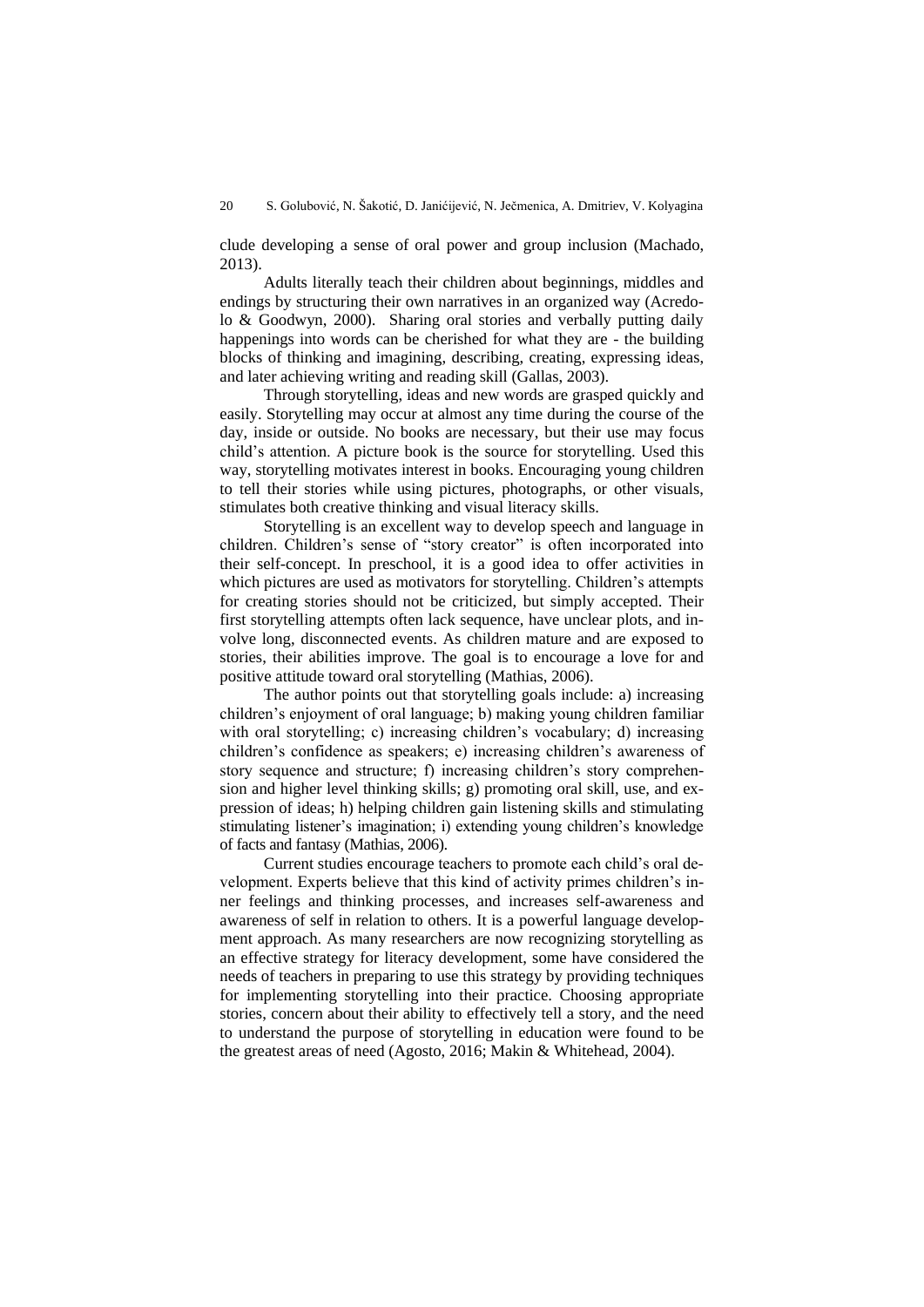Many research provides illustrations of utilising storytelling as the cornerstone of an early childhood program. For many years storytelling has been forgotten in many educational environments, as our world of visual images has rapidly flourished. By granting storytelling an essential role in the education of young children, their imagination will be inspired as they create their own visual images and ideas; their minds will be challenged; and their language skills will be further cultivated, as they are inspired to experience and explore all language forms (speaking, listening, reading, and writing). Young children will also develop closer relationships and a sense of community, through the intrinsically social experience of storytelling (Phillips, 2000).

Instructions for storytelling is important for all young children, and particularly those at risk for or with language learning impairments. The primary aim of the instruction is to maximize children's receptive and expressive narration skills. Narrative development needs to begin early in the preschool period to prepare children for literacy instruction and access to the educational curriculum. For example, the written texts used in first grade for beginning reading instruction are in the narrative discourse genre and contain simple, chronologically ordered events that are linked to one another by causal and temporal connectors. Promoting narrative development, however, is not confined to young children. Older children, particularly those with communication impairments, may be functioning developmentally in the emergent literacy stage and require intervention aimed at establishing and solidifying early developing narrative comprehension and production skills.

Storytelling instruction and intervention are informed by several "best-practice" principles and guidelines (Roth, 2009):

- 1. *Implement and embed strategies in natural, authentic environments and interactive activities, including preschool curriculum*. Young children learn best through active exploration, meaningful experiences, and interactive participation with materials that sustain their interest. They benefit from regular opportunities to talk about what is done; active use of their narrative knowledge helps them transfer what they know to new situations. This is especially important for young children, who need to be engaged in experiences that make narration meaningful and which build on prior learning (i.e. what children already know and can do).
- 2. *Expose children to developmentally appropriate literature with respect to both content and complexity*. For example, children under the age of 5 years benefit most from simple linear stories that follow the activities of one main character over time, whereas older children can follow the simultaneous actions of two main characters.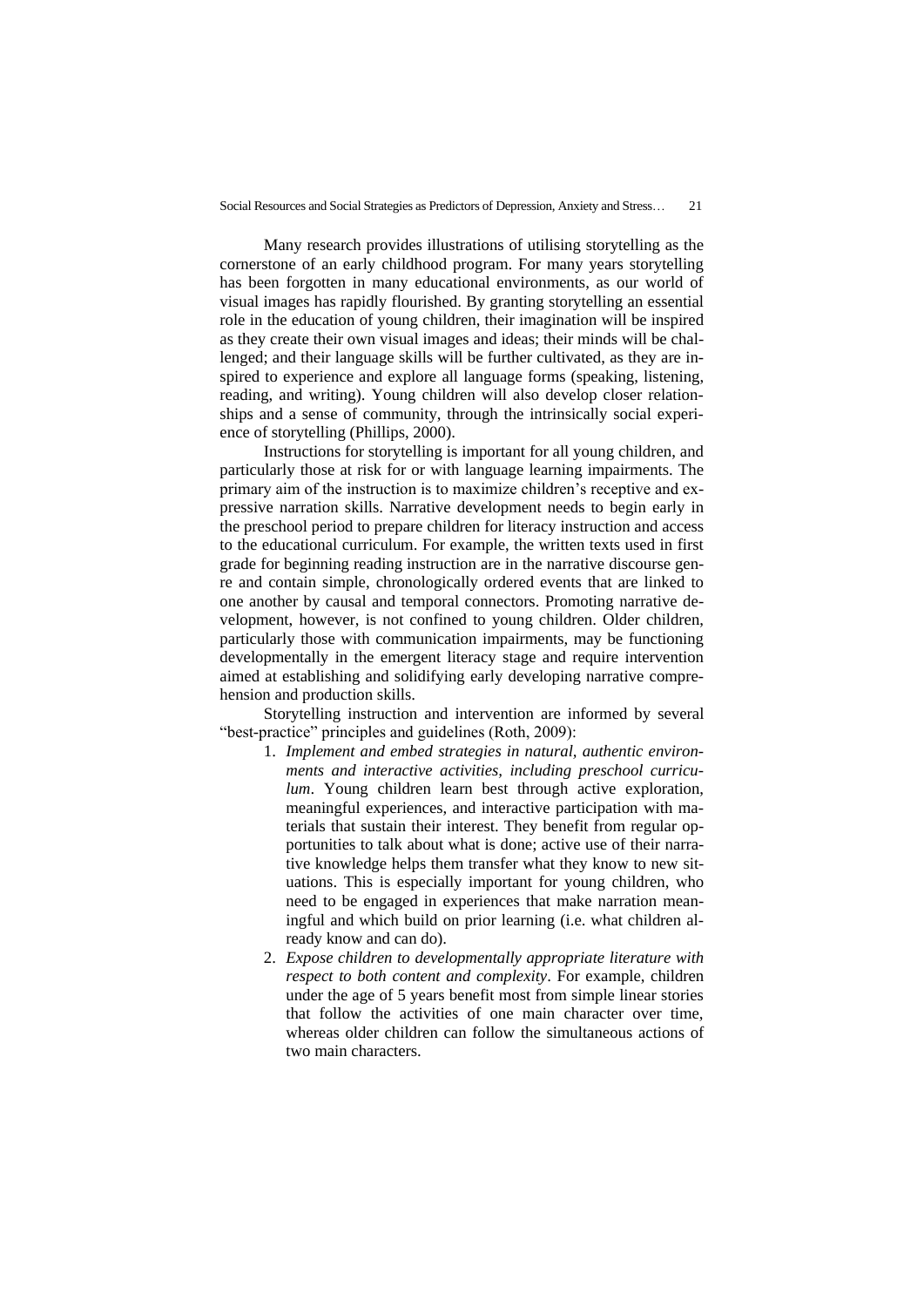#### 22 S. Golubović, N. Šakotić, D. Janićijević, N. Ječmenica, A. Dmitriev, V. Kolyagina

- 3. *Consider the emotional content of books*. Five-year-old children differentiate between positive and negative emotions such as happiness and sadness, respectively, but cannot yet recognize the emotions of others, especially when the feelings are different from their own. They also have difficulty integrating more than one emotion at a time. Many books for young children, however, do not explicitly state characters' emotions, assuming that youngsters will recognize the emotion portrayed based on the situation or attributes of the character. Rather, books should be selected that make emotions explicit throughout the story line.
- 4. *Use discourse hierarchies*. This organizational approach involves progressing from simple to more complex genres. It also includes a gradual increase in the length of narratives introduced, addition of more actions and participants into narrative sequences, increasing the displacement of narratives in time and location, and gradually introducing mental states and motivations of characters (Norris & Hoffman, 1990).
- 5. *Use recounts of true, familiar events*. As children become more comfortable with the event sequence, scaffold the youngsters to gradually take over parts of the narrative, and then encourage elaboration (e.g. include new incidents, add other characters).
- 6. *Introduce a variety of narrative genres, including fictional and informational books*. Different genres stimulate conversations about different ideas and concepts beyond everyday experiences. Genres provide interesting and diverse content to talk and think about, increasing children's funds of background world knowledge.
- 7. *Choose stories that maintain interesting language patterns, a sense of cadence, and rhyme and alliterative sequences*. Sound patterns rather than words may attract and sustain children's attention to the printed page.
- 8. *Read aloud to children on a daily basis using shared book reading*. These reading strategies promote the development of story knowledge. It is through repeated exposure to stories that children begin to internalize a framework for understanding and generating narrative sequences (Westby, 1991).
- 9. *Embed vocabulary instruction in narrative activities*. The narrative context provides natural opportunities to introduce new vocabulary words and strengthen familiar lexical items (e.g. Akhtar, Jipson, & Callanan, 2001; Tabors, Beals, & Weizman, 2001). This strategy can be particularly beneficial for young children who have difficulty learning new words and retaining the meaning of newly learned words.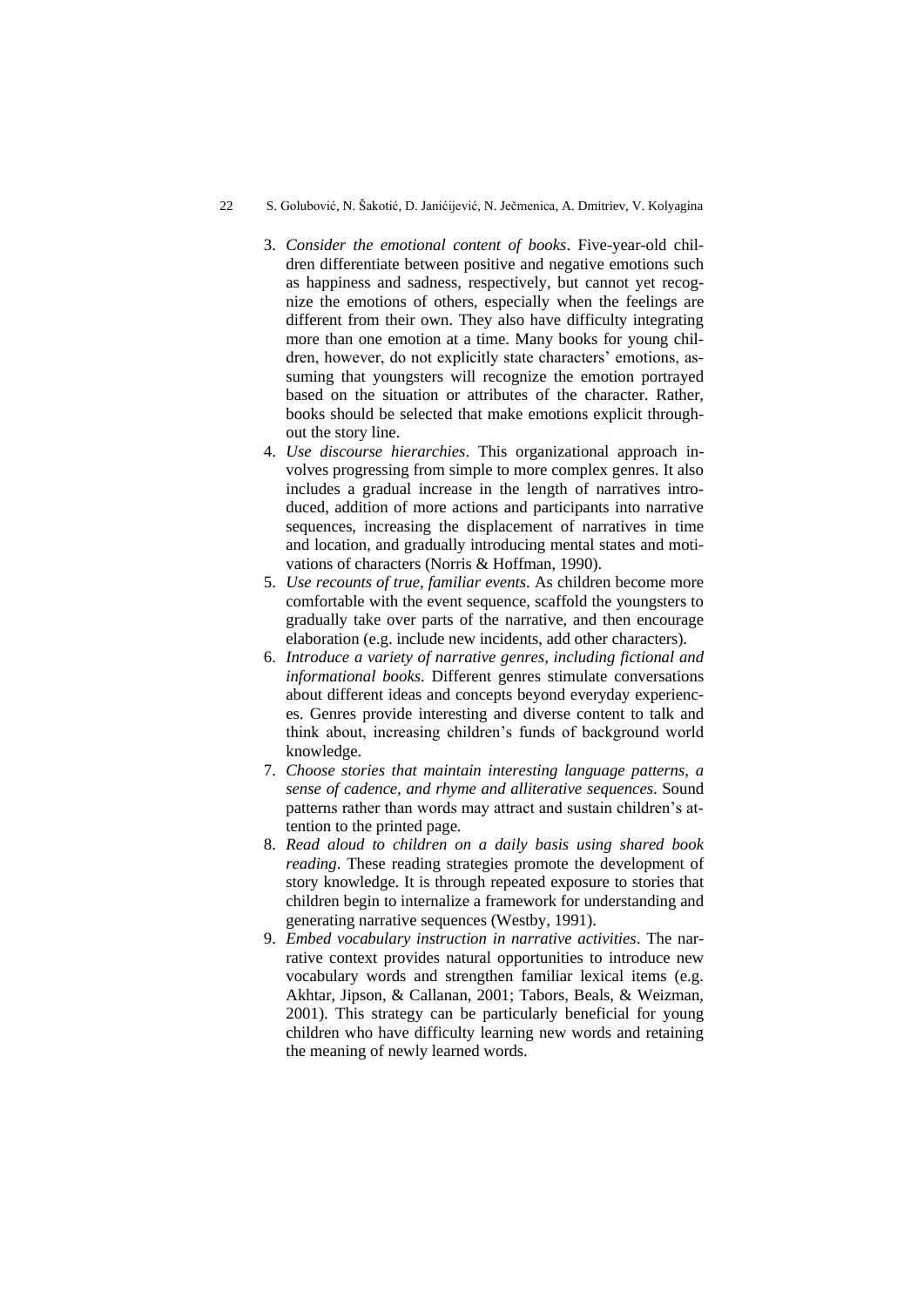- 10.*Select stories with well-developed plot structures*. Such stories have logical event sequences that culminate in a clear resolution. This type of literature can be used to introduce and reinforce the traditional concept of "story"; that is, a story has beginning, middle, and end portions with logically connected event sequences.
- 11.*Use predictable pattern books*. The repetitive themes in these stories foster both comprehension and apprehension skills. Comprehension involves understanding what you have just heard; apprehension entails predicting what's coming next.
- 12.*Direct children's attention to the printed word rather than just pictures*. This strategy supports the connection between spoken words and print forms.
- 13.*Engage in storytelling in addition to story reading*. Storytelling brings children into the act of story making, thereby permitting the creation of stories *with* children, not just *for* or *to* children (Trousdale, 1990).
- 14.*Engage in repeated storytellings rather than single readings of different books*. This rereading strategy increases participation, language output, and quality of contribution (National Reading Panel, 2000).
- 15.*Choose the appropriate reading style.* Different styles are more conducive to different language levels. For example, children with strong receptive vocabularies benefit from a higher demanding "performance-oriented" style, in which the reader provides plentiful commentary before and after an uninterrupted story reading. Children with sparser receptive vocabularies profit from a "describer style," a less demanding mode that involves labeling and describing pictures during book sharing.
- 16.*Use a variety of scaffolding techniques to provide chil- dren with predictable verbal and nonverbal narrative language and instructional feedback*. One specific example is PEER. PEER is based on Ninio and Bruner's (1978) storybook reading routine and involves the following sequence of activities:  $P = Par$ ent/adult initiates exchange about book;  $E =$  Evaluates child's response;  $E =$  Expands child's response;  $R =$  Repeats initial question to check comprehension.
- 17.*Provide specific suggestions to parents and other family members.* Sharing information with parents and caregivers can reinforce adult–child interactions and offer school-based professionals opportunities to scaffold these interactions.

The three-stage instructional model of Snow, Burns, and Griffin (1998) is ideal for narrative intervention with young children. The three stages include (1) explicit instruction, during which mod- els of correct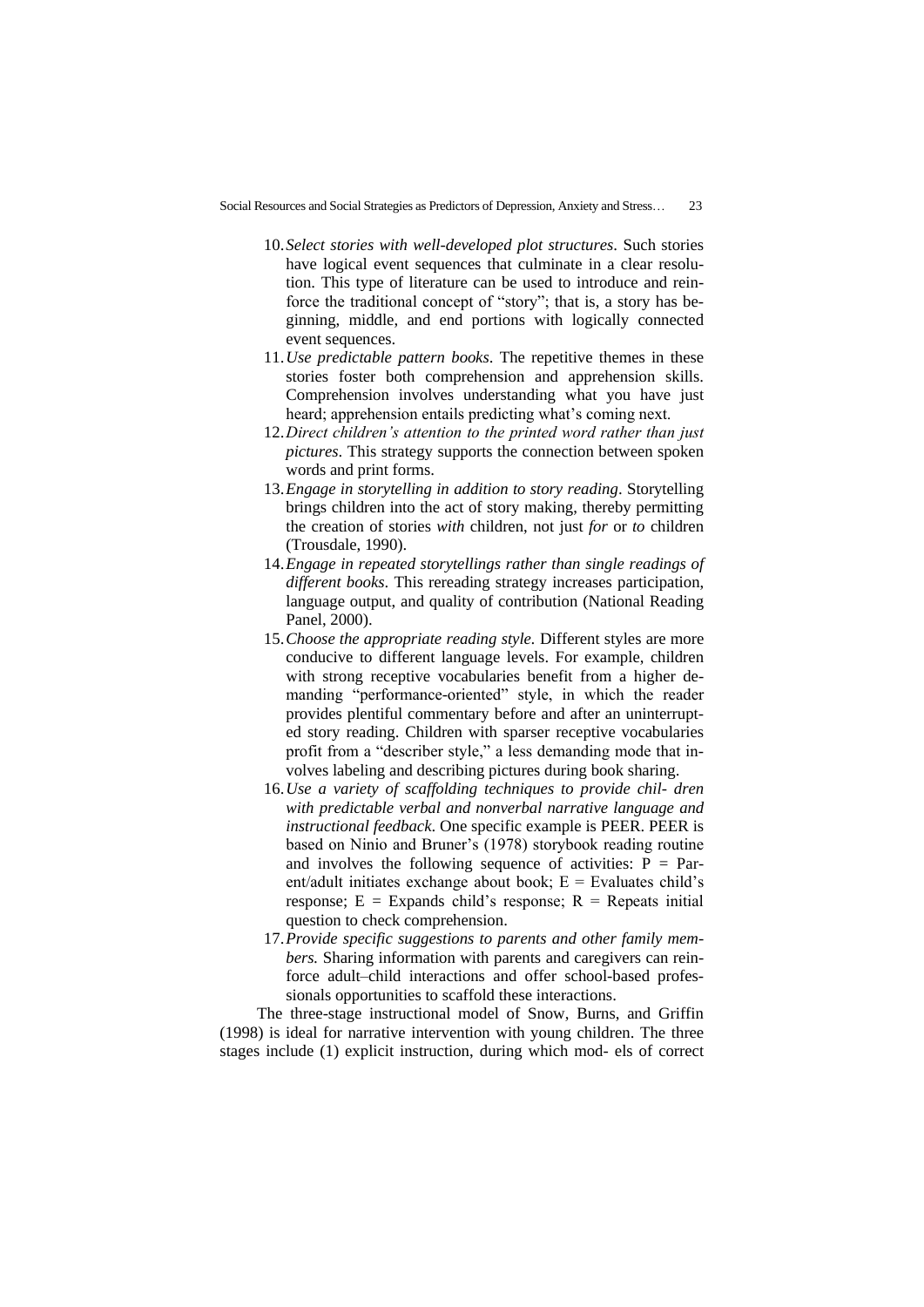performance are provided, elicited, and reinforced; (2) guided practice, where children try out their newly learned behaviors with scaffolding from an adult (e.g., teacher, SLP, parent); and (3) independent practice, during which children work on their own.

More needs to be done with the issue of when children begin to know that a good story includes a conflict or problem, and how this interacts with models of narration abilities development. Similarly, we need more research on the kinds of supports that help children in this area.

#### *REFERENCES*

- Acredolo, L., & Goodwyn, S. (2000). *Baby minds: Brain-building games your baby will love to play.* New York: Bantam Books.
- Agosto, D. E. (2016). Why storytelling matters: unveiling the literacy benefits of storytelling. *Children and Libraries*, *14*(2), 21-26. DOI: 10.5860/cal.14n2.21
- Akhtar, N., Jipson, J., & Callanan, M. A. (2001). Learning words through overhearing. *Child Development, 72*, 416-430. DOI: 10.1111/1467-8624.00287
- Allen, M. S., Kertoy, M. K., Sherblom, J. C., & Pettit, J. M. (1994). Children's narrative productions: a comparison of personal event and fictional stories. *Applied psycholinguistics*, *15*(2), 149-176. DOI: 10.1017/S0142716400005300
- Berman, R. A., & Slobin, D. I. (1994). *Relating events in narrative: a crosslinguistic developmental study*. Hillsdale, NJ: Lawrence Erlbaum Associates.
- Bishop, D. V. M., & Edmundson, A. (1987). Language-impaired 4-year-olds: distinguishing transient from persistent impairment. *Journal of speech and hearing disorders*, *52*(2), 156-173. DOI: 10.1044/jshd.5202.156
- Botting, N. (2002). Narrative as a tool for the assessment of linguistic and pragmatic impairments. *Child language teaching and therapy*, *18*(1), 1-21. DOI: 10.1191/ 0265659002ct224oa
- Bruner, J. (1985). Narrative and paradigmatic modes of thought. In E. Eisner (Ed.), Learning and teaching the ways of knowing (pp. 97-115). Chicago: University of Chicago Press.
- Cassell, J., & Ryokai, K. (2001). Making space for voice: Technologies to support children's fantasy and storytelling. *Personal and Ubiquitous Computing, 5*(3), 169-190. DOI: 10.1007/PL00000018
- Collins, F. (1999). The use of traditional storytelling in education to the learning of literacy skills. *Early Child Development and Care, 152*, 77-108. DOI: 10.1080/ 0300443991520106
- Craig, S., Hull, K., Haggart A., & Crowder, E. (2001). Storytelling: Addressing the Literacy Needs of Diverse Learners. *Teaching Exceptional Children*, *43*(5), 46-51. DOI: 10.1177/004005990103300507
- Eder, D. J. (2007). Bringing Navajo storytelling practices into schools: The importance of maintaining cultural integrity. *Anthropology and Education Quarterly*, *38*(3), 278- 296. DOI: 10.1525/aeq.2007.38.3.278
- Ellis, B. F. (1997). Why tell stories? *Storytelling Magazine, 9*, 21-23.
- Engel, S. (1999). *The stories children tell: making sense of the narratives of childhood*. New York: Freeman.
- Farrell, C. H., & Nessell, D. D. (1982). *The effects of storytelling: An ancient art for modern classrooms*. San Francisco: San Francisco Education Fund
- Farmer, L. (2004). Using technology for storytelling: Tools for children. *New review of children's literature and librarianship*, *10*(2), 155-168. DOI: 10.1080/1361454042000312275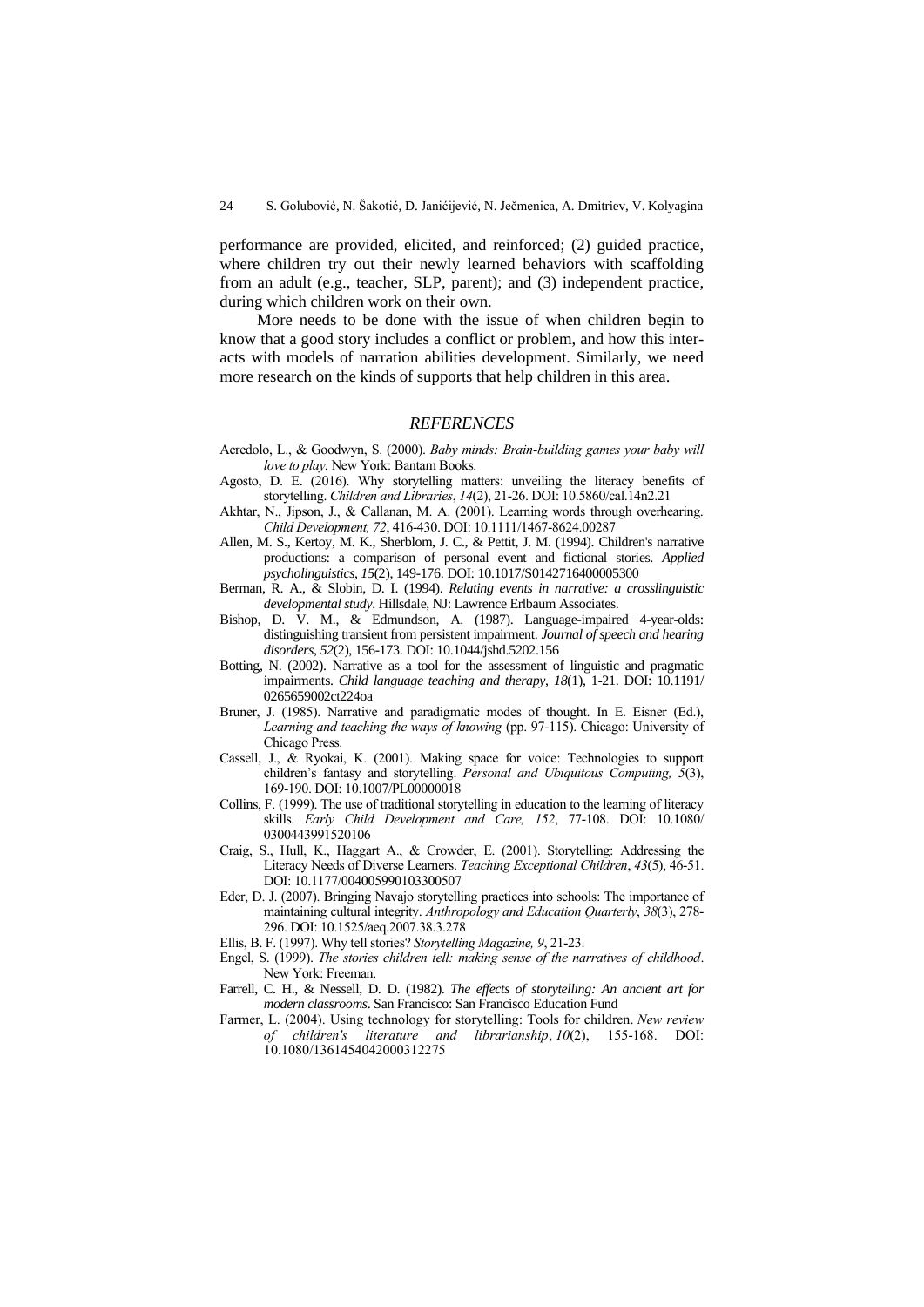- Gallas, K. (2003). *Imagination and literacy: A teacher's search for the heart of learning.*  NewYork: Teachers College Press.
- Genishi, C., & Dyson, A. H. (2009). *Children, language, and literacy: Diverse learners in diverse times.* New York, NY: Teachers College Press.
- Griffin, T. M., Hemphill, L., Camp, L., & Wolf, D. P. (2004). Oral discourse in the preschool years and later literacy skills. *First language*, *24*(2), 123-147. DOI: 10.1177/0142723704042369
- Hardy, B. (1978). Narrative as a primary act of mind. In M. Meek, A. Warlow, & G. Barton (Eds.), *The cool web* (pp. 12-23). New York: Atheneum.
- Halliday, M., & Hasan, R. (1976). *Cohesion in English*. London: Longman.
- Haven, K. & Ducey, M. (2007). *Crash course in storytelling.* Westport, CT: Libraries Unlimited.
- Hudson, J. A. & Shapiro, L. R. (1991). From knowing to telling: children's scripts, stories and personal narratives. In A. McCabe & C. Peterson (Eds.), *Developing narrative structure* (pp. 89-136). Hillsdale, NJ: Erlbaum.
- Kim, S.Y. (1999). The effects of storytelling and pretend play on cognitive processes, short-term and long-term narrative recall. *Child Study Journal, 29*(3), 175-191.
- Kostić, Đ., Vladisavljević, S., & Popović, M. (1983). *Testovi za ispitivanje govora i jezika*. Beograd: Zavod za udžbenike i nastavna sredstva.
- Lawrence, J. F., & Snow, C. E. (2011). Oral discourse and reading. In M. L. Kamil, P. D. Pearson, E. B. Moe & P. P. Afflerbach (Eds.), *Handbook of reading research* (pp. 320-337). New York: Routledge.
- Leondar, B. (1977). Hatching plots: genesis of storymaking. In D. Perkins & B. Leondar (Eds.), *The arts in cognition* (pp. 172-191). Baltimore, MD: John Hopkins University Press.
- Liles, B. Z. (1987). Episode organization and cohesive conjunctives in narratives of children with and without language disorder. *Journal of Speech, Language, and Hearing Research*, *30*(2), 185-196. DOI: 10.1044/jshr.3002.185
- Loizou, E., Kyriakides, E., & Hadjicharalambous, M. (2011). Constructing stories in kindergarten: Children's knowledge of genre. *European Early Childhood Education Research Journal, 19*(1), 63-77. DOI: 10.1080/1350293X.2011.548939
- Machado, J. M. (2013). *Early childhood experiences in language arts: Early literacy*. 10th edition. United States: Wadsworth Cengage learning.
- Maguire, J. (1985). *Creative storytelling: Choosing, inventing, and sharing tales for children*. New York: The Phillip Lief Group, Inc.
- Makin, L., & Whitehead, M. (2004). *How to develop children's early literacy: A guide for professionals carers and educators*. London: Paul Chapman publishing.
- Marshall, E. (2016). Counter-storytelling through graphic life writing. *Language Arts, 94*(2), 79-93.
- Mathias, B., (2006). The art of the storyteller. In T. P. Bicknell, and F. Trotman, (Eds.). *How to write and illustrate children's books and get them published (pp. 234-256).* Cincinnati, OH: Writer's Digest Books.
- McCabe, A., & Rosenthal, P. R. (1994). Assessment of preschool narrative skills. *American Journal of Speech-Language Pathology, 3*(1), 45-56. DOI: 10.1044/1058- 0360.0301.45
- Miller, S., & Pennycuff, L. (2008). The Power of Story: Using Storytelling to Improve Literacy Learning. *Journal of Cross-Disciplinary Perspectives in Education, 1*(1), 36-43.
- Miller, J. F. (1981). *Assessing language production in children*. Boston: Allyn and Bacon.
- Merritt, D. D., & Liles, B. Z. (1989). Narrative analysis: clinical applications of story generation and story retelling. *Journal of Speech and Hearing Disorders*, *54*(3), 438-447. DOI: 10.1044/jshd.5403.438
- Minami, M. (1996). Japanese preschool children's narrative development. *First language, 16*, 339-363. DOI: 10.1177/014272379601604805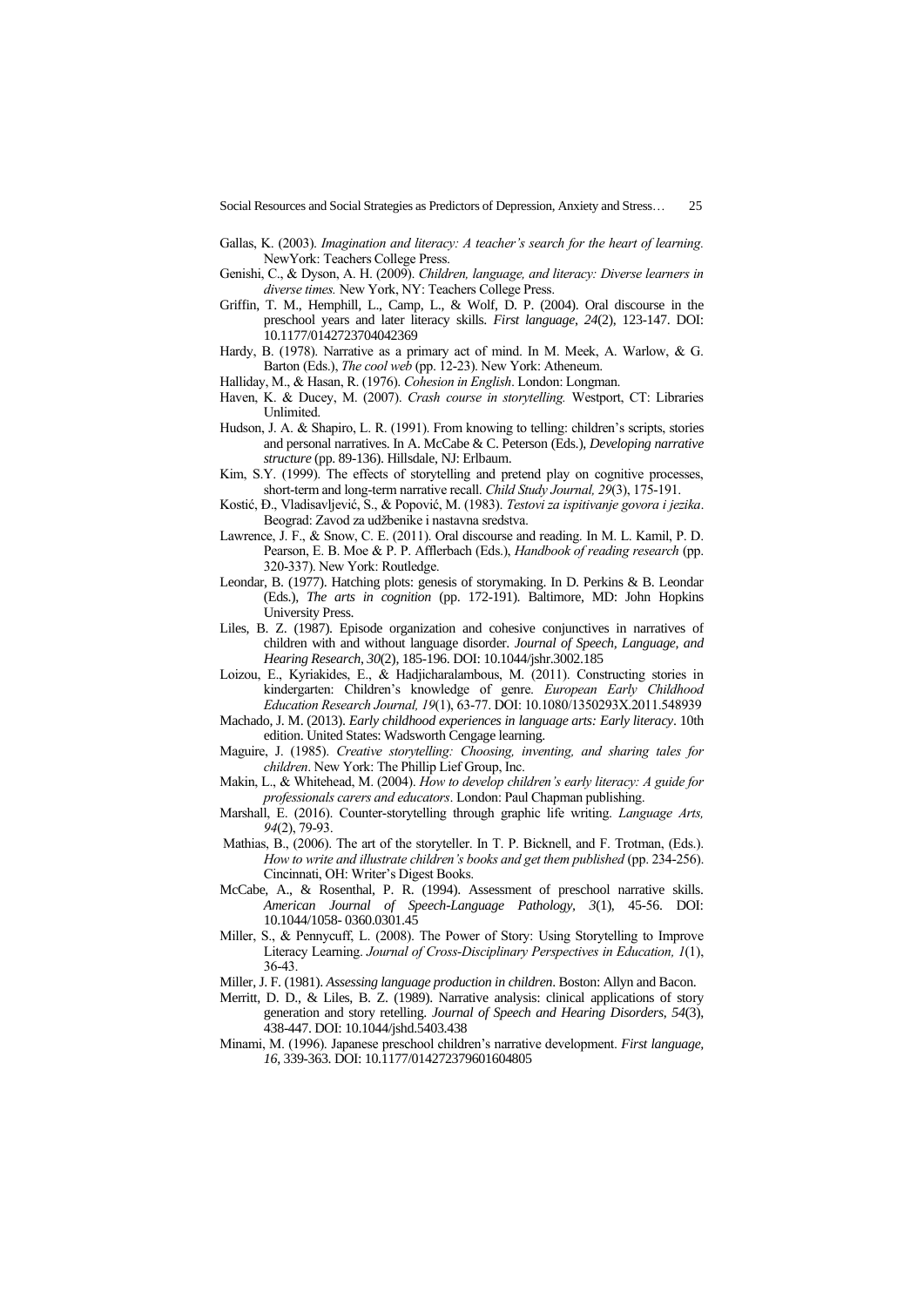- National Reading Panel. (2000). *Report of the National Reading Panel.* Bethesda, MD: National Institute of Child Health and Human Development.
- Ninio, A., & Bruner, J. (1978). The achievement and antecedent of labeling. *Journal of Child Language, 5*, 1-14. DOI: 10.1017/S0305000900001896
- Norris, J. A., & Hoffman, P. R. (1990). Language intervention within naturalistic environments. *Language, Speech, and Hearing in Schools, 21*, 72-84. DOI: 10.1044/0161-1461.2102.72
- Palmer, B. C., Harshbarger, S. J., & Koch, C. A. (2001). Storytelling as a constructivist model for developing language and literacy. *Journal of Poetry Therapy, 14*(4), 199-212.
- Pankratz, M. E., Plante, E., Vance, R., & Insalaco, D. M. (2007). The diagnostic and predictive validity of the renfrew bus story. *Language, Speech, and Hearing Services in Schools*, *38*(4), 390-399. DOI: 10.1044/0161-1461(2007/040)
- Peck, J. (1989). Using storytelling to promote language and literacy development. *The Reading Teacher, 43*(2), 138-141.
- Peterson, C., & McCabe, A. (1983). *Developmental psycholinguistics: three ways of looking at a child's narrative*. New York: Plenum.
- Phillips, L. (2000). Storytelling: The seeds of children's creativity. *Australasian journal of early childhood*, *25*(3), 1-5. DOI: 10.1177/183693910002500302
- Rahmani, P. (2011). The efficacy of narrative therapy and storytelling in reducing reading errors of dyslexic children. *Procedia-Social and Behavioral Sciences*, *29*, 780-785. DOI: 10.1016/j.sbspro.2011.11.305
- Roth, F. P. (2009). Children's early narratives. In Paula M. Rhyner (Ed.), *Emergent Literacy and Language Development: Promoting Learning in Early Childhood* (pp. 153-192). New York: The Guilford Press.
- Roth, F. P., & Spekman, N. J. (1986). Narrative discourse: Spontaneously generated stories of learning-disabled and normally achieving students. *Journal of Speech and Hearing Disorders, 51*, 8-23. DOI: 10.1044/jshd.5101.08
- Ryokai, K., Vaucelle, C., & Cassell, J. (2003). Virtual peers as partners in storytelling and literacy learning. *Journal of Computer Assisted Learning, 19*(2), 195-208. DOI: 10.1046/j.0266-4909.2003.00020.x
- Snow C., Burns M., & Griffin, P. (1998). *Preventing reading difficulties in young children.*  Washington, DC: Brooks Publishing.
- Stein, N. L., & Glenn, C. G. (1975). An analysis of story comprehension in elementary school children: a test of a schema. *American Journal of Educational Research, 3*(9), 1091-1097. DOI: 10.12691/education-3-9-5
- Strickland, D. S., & Morrow, L. M. (1989). Emerging readers and writers/oral language development: Children as storytellers. *The Reading Teacher, 43*(3), 260-261.
- Sugimoto, M. (2011). A mobile mixed-reality environment for children's storytelling using a handheld projector and a robot. *IEEE Transactions on Learning Technologies, 4*(3), 249-260. DOI: 10.1109/TLT.2011.13
- Sutton-Smith, B. (1986). The development of fictional narrative performance. *Topics in Language Disorders, 7*, 1-10.
- Tabors, P. O., & Snow, C. E. (2001). Young bilingual children and literacy development. In S. B. Neumann & D. K. Dickinson (Eds.), *Handbook of early literacy research*  (pp. 159-191). New York: Guilford Press.
- Tabors, P. O., Beals, D. E., & Weizman, Z. O. (2001). "You know what oxygen is?": Learning new words at home. In D. K. Dickinson & P. O. Tabors (Eds.), *Beginning literacy and language* (pp. 93-110). Baltimore: Brookes.
- Trabasso, T., Stein, N. L., Rodkin, P. C., Munger, M. P., & Baughn, C. (1991). Knowledge of goals and plans in the on-line narration of events. *Cognitive Development, 7*, 133-170.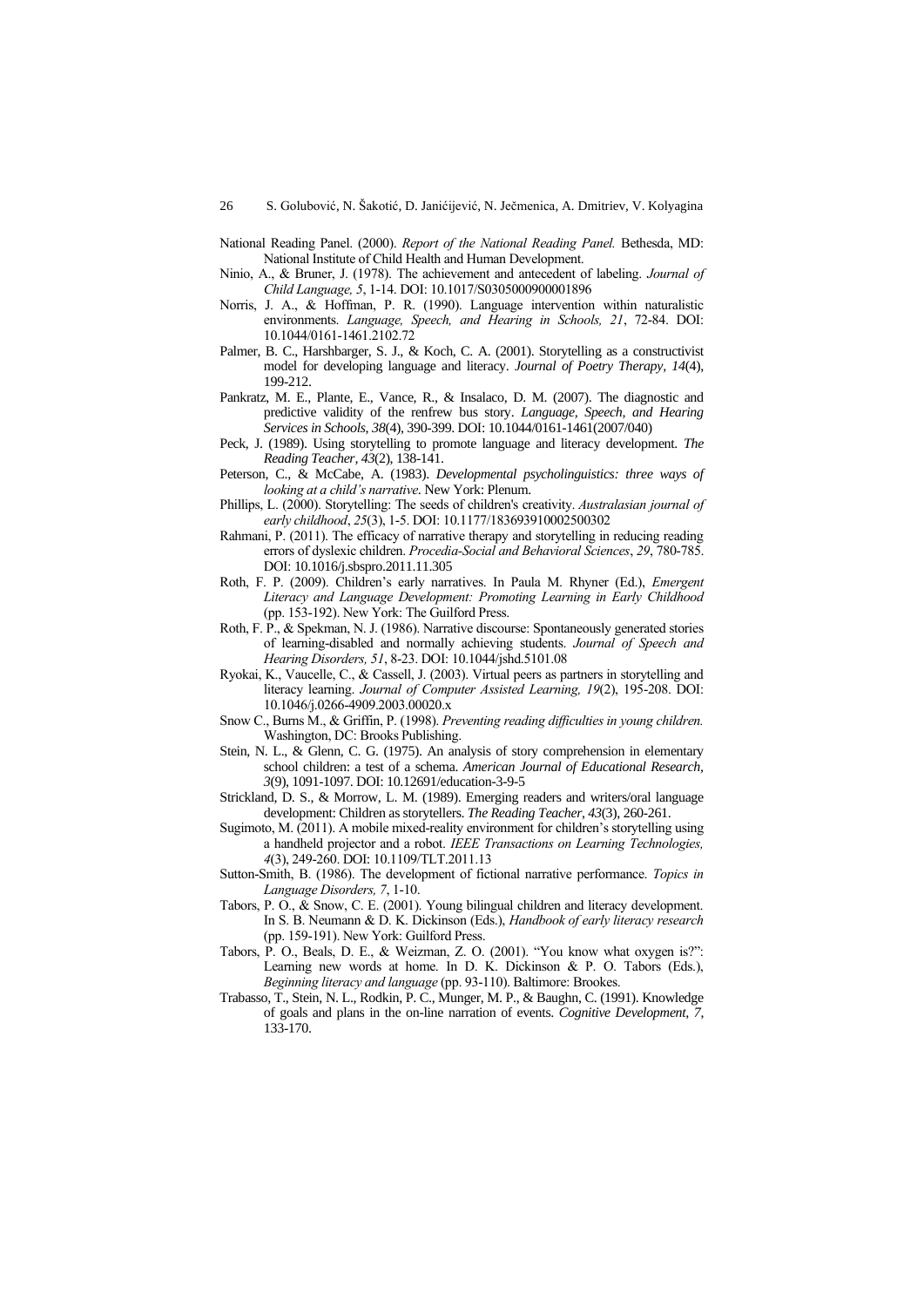- Trabasso, T., & Nickels, M. (1992). The development of goal plans of action in the narration of a picture story. *Discourse processes*, *15*(3), 249-275. DOI: 10.1080/01638539209544812
- Trousdale, A. M. (1990). Interactive storytelling: Scaffolding children's early narratives. *Language Arts, 67*, 165-173.
- Wells, G. (1985). *Language development in the pre-school years*. New York: Cambridge University Press.
- Westby, C. (1991). Learning to talk—talking to learn: Oral–literate language differences. In C. S. Simon (Ed.), *Communication skills and classroom success* (pp. 181-218). San Diego, CA: College Hill.
- Westby, C. (1994). The effects of culture on genre, structure, and style of oral and written texts. In G. Wallach & K. Butler (Eds.), *Language and learning disabilities in school-age children and adolescents* (pp. 180-218). New York: Macmillan.
- Whitehurst, G. J., & Lonigan, C. J. (1998). Child development and emergent literacy. *Child development*, *69*(3), 848-872. DOI: 10.1111/j.1467-8624.1998.tb06247.x

## *APPENDIX*

*Structure of the story about the Snowman formed according to the model of analysed story* 

| Story structure         | The first episode                                                                                    | The second episode                                                                                                |
|-------------------------|------------------------------------------------------------------------------------------------------|-------------------------------------------------------------------------------------------------------------------|
| <i>Situation</i>        | Once upon a time there was<br>٠<br>a little girl<br>She was in her bedroom                           |                                                                                                                   |
| Episode                 |                                                                                                      |                                                                                                                   |
| Introductory event      | She looked through the<br>window<br>She saw it was snowing<br>٠<br>outside                           | • She saw the sun was shing<br>outside<br>She woke up<br>She wanted to see what<br>had happened to the<br>Snowman |
| Reaction to             | She was happy for that.                                                                              | • The Snowman was sad                                                                                             |
| introductory event      | She wanted to play in the<br>٠<br>snow                                                               |                                                                                                                   |
| Activity                | She went out<br>▬<br>She got dressed<br>She started to make a<br>Snowman.                            | She got out of bed<br>She looked through the<br>window                                                            |
| Outcome                 | Her dad and<br>٠<br>brother/family/friends<br>helped her make a Snowman<br>The Snowman was made<br>٠ | She saw that the Snowman<br>was melting because of hot<br>sun                                                     |
| Reactions to<br>outcome | She was happy for that.                                                                              | She was sad for that                                                                                              |

*Note: The Appendix contains examples of transcribed statement that could be coded as elements of the Comic Story analysis. Both episodes begin in the girl`s bedroom, which is the reason why the situation as element of the story was not emphasized in the second episode*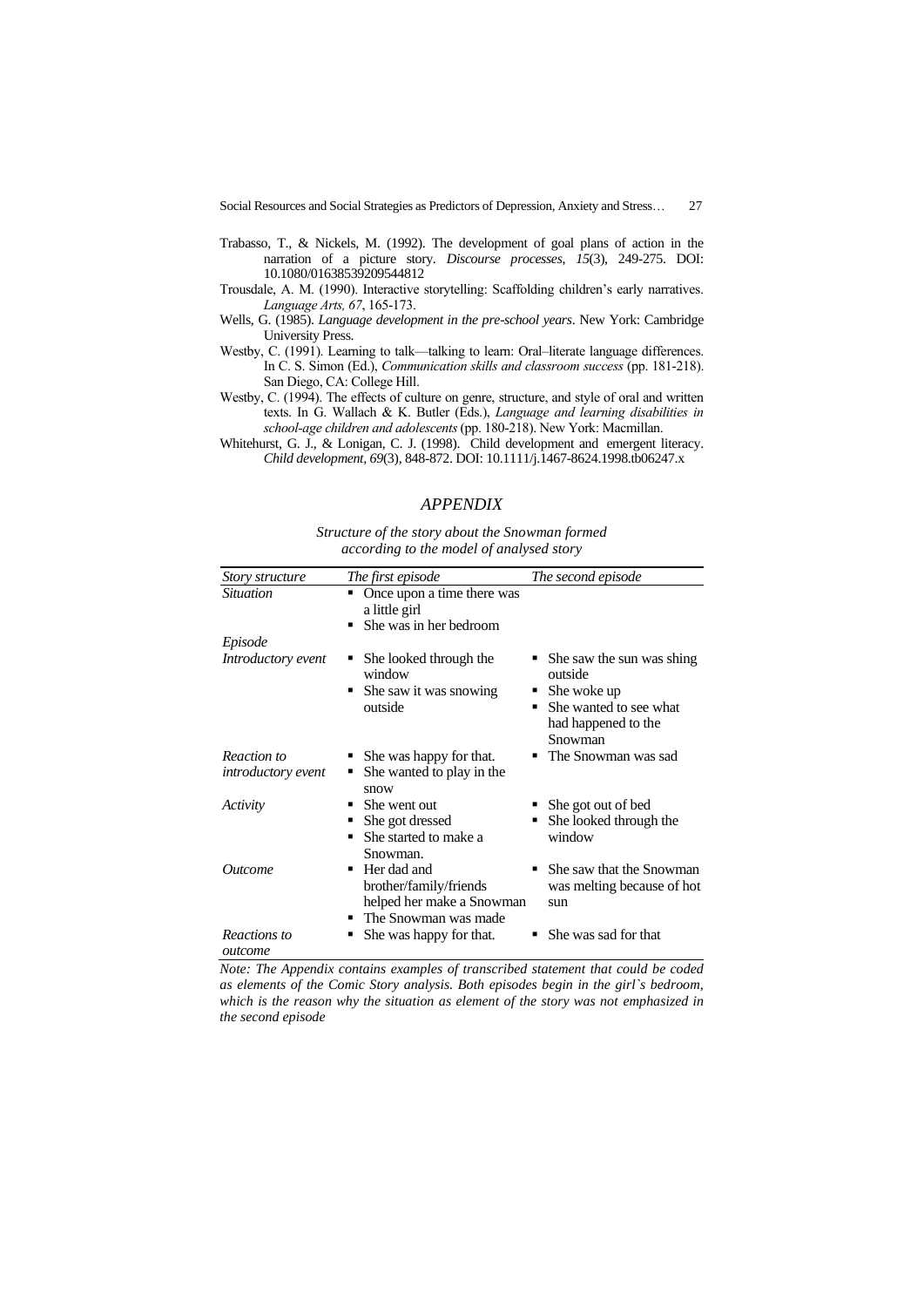# **НАРАТИВНA КОМПЕТЕНТНОСТ: ПРЕЛИМИНАРНА СТУДИЈА ПРИПОВЕДАЊА ПРИЧЕ КОД ДЕЦЕ ПРЕДШКОЛСКОГ УЗРАСТА**

**Славица Голубовић<sup>1</sup> , Нада Шакотић<sup>2</sup> , Душанка Јанићијевић<sup>3</sup> , Невена Јечменица<sup>1</sup> , Алексеј Дмитријев<sup>4</sup> , Викторија Кољагина<sup>4</sup>** <sup>1</sup>Универзитет у Београду, Факултет за специјалну едукацију и рахабилитацију,

Београд, Србија

<sup>2</sup>Универзитет Црне Горе, Филозофски факултет, Никшић, Република Црна Гора <sup>3</sup>Студент, Универзитет у Београду, Факултет за специјалну едукацију и рахабилитацију, Београд, Република Србија <sup>4</sup>Московски државни универзитет, Факултет за специјалну педагогију и психологију, Москва, Руска Федерација

#### **Резиме**

Структура наративног дискурса може се описати на микролингвистичком и макролингвистичком плану. Микролингвистичка структура се описује кроз синтагме и реченице којима се прича реализује, као и заменице, везнике и друге лингвистичке маркере којима се делови приче повезују. Адекватна употреба ових лингвистичких елемената чини испричану причу кохезивном. Макролингвистичка структура превазилази ниво реченице. Неки аутори макролингвистичку структуру приказују кроз епизоде као логичке јединице, међу којима постоје временски и узрочно-последични односи.

Циљ овог истраживања је био да се од мноштва података добијених проценом наративног дискурса издвоје елементи на макролингвистичком и микролингвистичком плану и њиховом анализом добије увид у карактеристике приповедања приче код деце предшколског узраста. Истраживањем је обухваћено 60 деце, од чега 29 (48%) девојчица и 31 (52%) дечак. Узорак истраживања чинила су деца узраста од четири, пет и шест година. Карактеристике приповедања приче на макролингвистичком и микролингвистичком плану процењене су применом задатка Стрип прича (Костић, Владисављевић & Поповић, 1983).

Резултати анализе структуре приче на макролингвистичком плану су показали да је фокус код четворогодишњака и петогодишњака на описивању уводног догађаја и активности које воде ка циљу. Обе групе деце нису показале изразиту самосталност у структурирању приче, будући да су била неопходна питања од стране испитивача која би подстакла развој дискурса. Насупрот томе, код шестогодишње деце образац приче постоји на сазнајном нивоу, с обзиром да су елементи приче доследно описани код већег броја деце. Резултати корелационе анализе су показали да постоји статистички значајна негативна корелација између узраста деце и броја питања које испитивач поставља као помоћ деци да допуне причу (r=-0,47; p<0,05).

Анализом резултата микролингвистичке структуре приче утврђено је да приче четворогодишњака предоминантно садрже просте реченице, док просто-проширене и зависно-сложене синтаксичке конструкције доминирају у наративном дискурсу петогодишњака. За разлику од њих, у групи шестогодишњака је присутна тенденција коришћења сложених (напоредних, зависних) реченица. Када су у питању лексичко-семантичке способности, резултати указују на статистички значајне разлике у укупном броју речи које деца продукују на задатку приповедања приче у корист старије деце, при чему се узрастом објашњава 47%